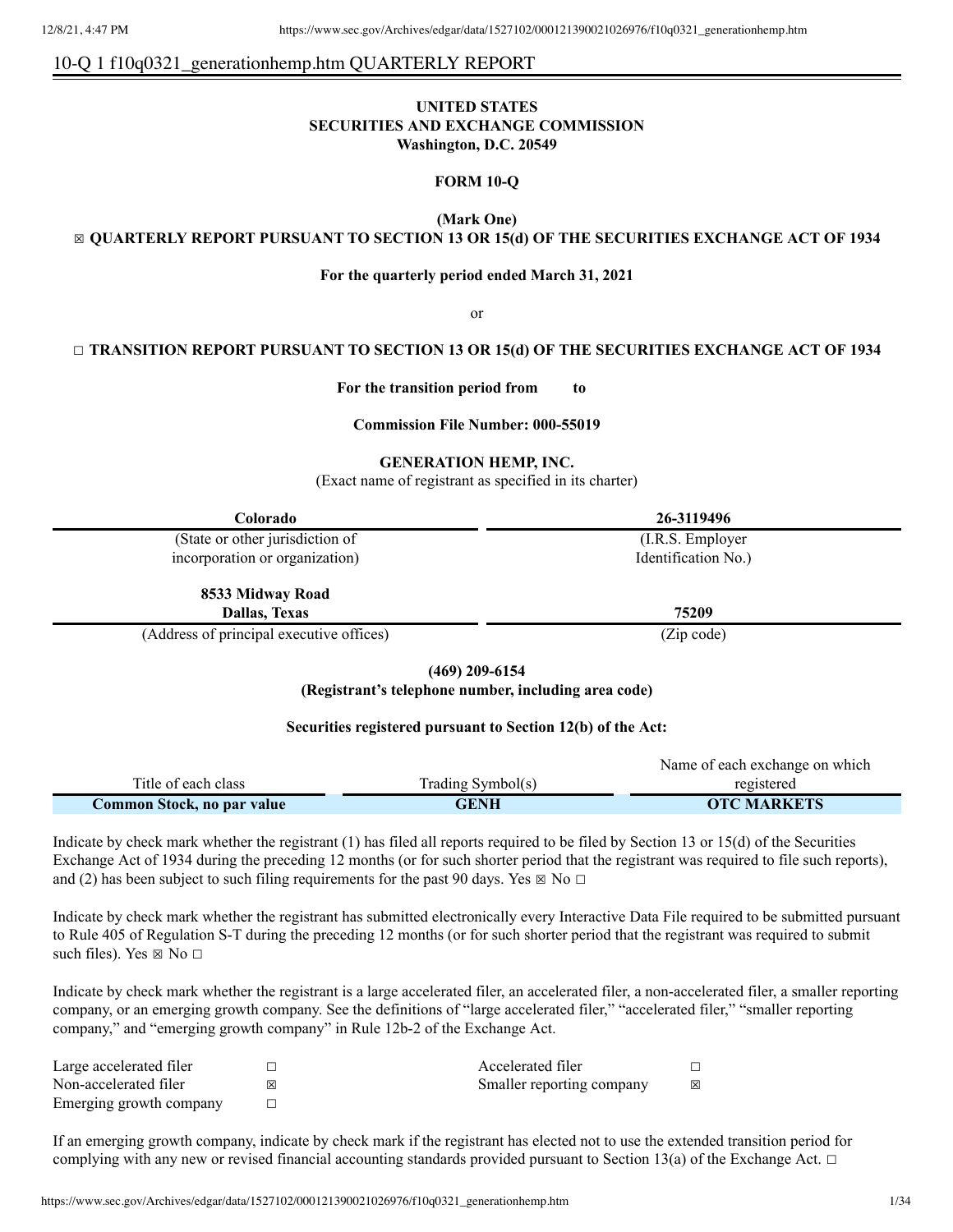Indicate by check mark whether the registrant is a shell company (as defined in Rule 12b-2 of the Exchange Act). Yes  $\Box$  No  $\boxtimes$ 

As of May 12, 2021, the registrant had 34,977,953 shares of common stock outstanding.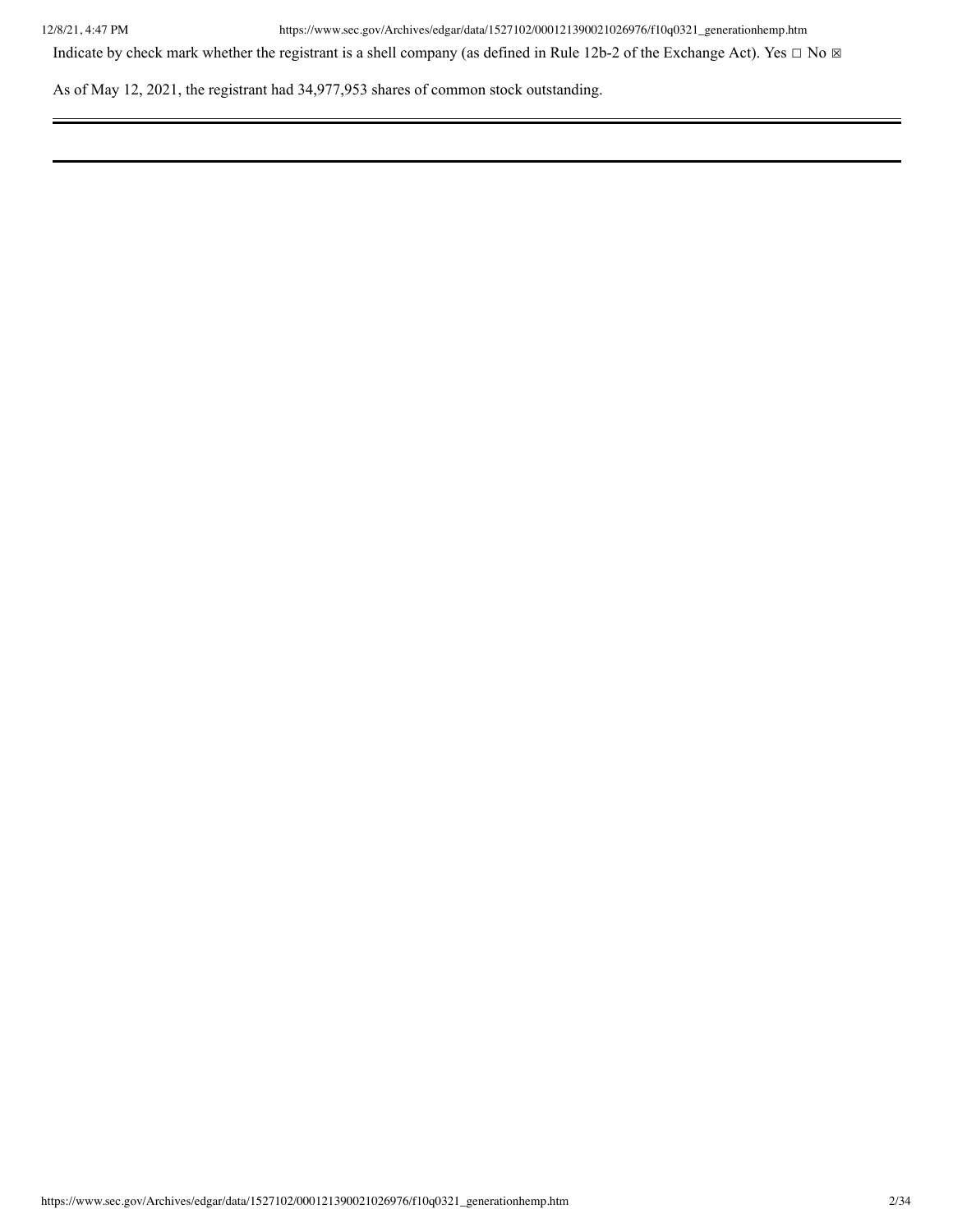## TABLE OF CONTENTS

# **PART I. FINANCIAL [INFORMATION](#page-5-0)**

| Item 1.           | <b>Financial Statements</b>                                                                  |    |
|-------------------|----------------------------------------------------------------------------------------------|----|
| <u>Item 2.</u>    | <u>Management's Discussion and Analysis of Financial Condition and Results of Operations</u> | 16 |
| <u>Item 3.</u>    | Quantitative and Qualitative Disclosures about Market Risk                                   | 18 |
| Item 4.           | <b>Controls and Procedures</b>                                                               | 19 |
|                   |                                                                                              |    |
|                   | <b>PART II. OTHER INFORMATION</b>                                                            |    |
|                   | <u>Item 1. Legal Proceedings</u>                                                             | 20 |
|                   | Item 1A. Risk Factors                                                                        | 20 |
|                   | <u>Item 4. Mine Safety Disclosures</u>                                                       | 20 |
| Item $6.$         | <b>Exhibits</b>                                                                              | 20 |
|                   |                                                                                              |    |
| <b>SIGNATURES</b> |                                                                                              | 21 |
|                   |                                                                                              |    |

i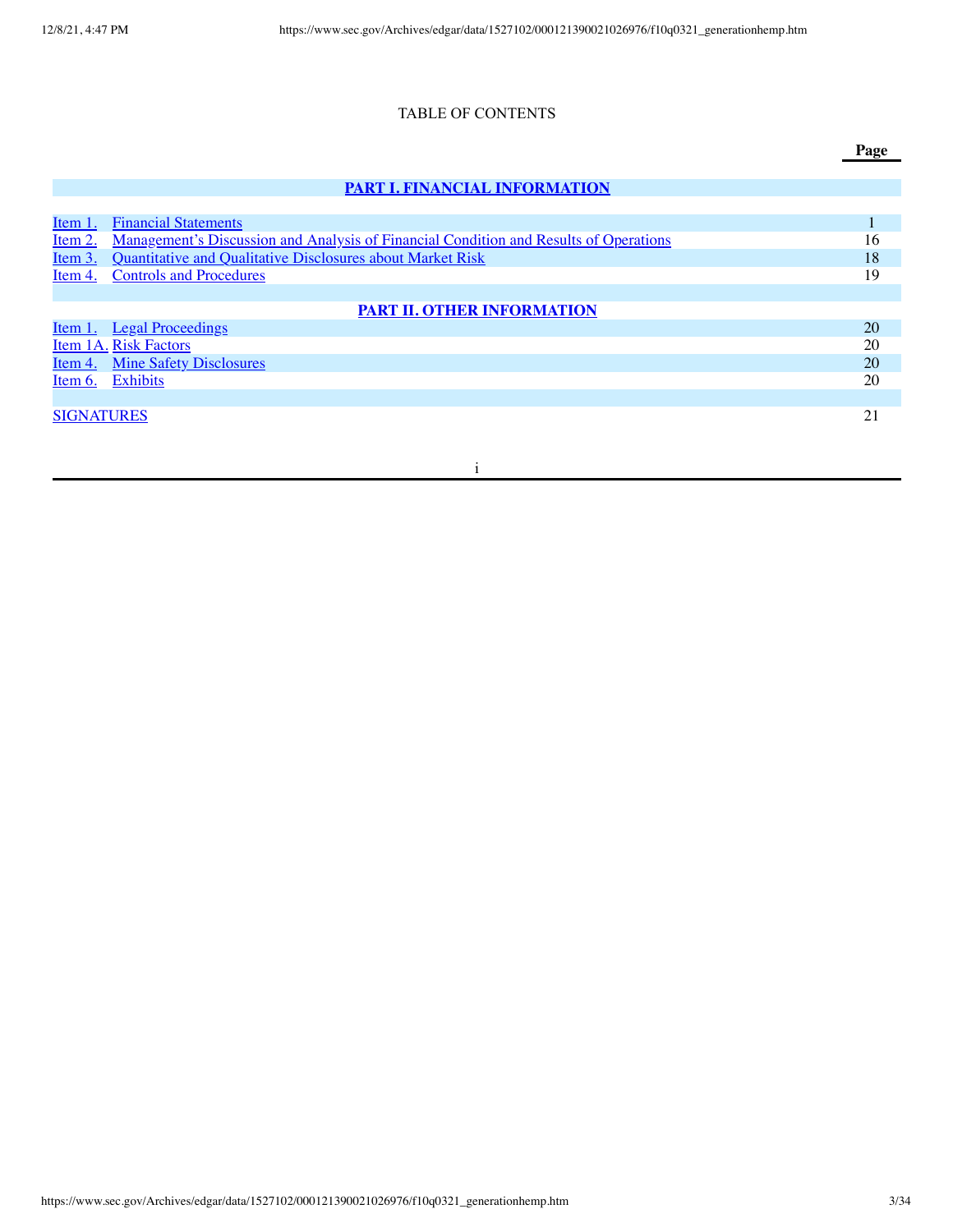## **CAUTIONARY NOTE REGARDING FORWARD-LOOKING STATEMENTS**

This Quarterly Report on Form 10-Q (the "Quarterly Report") includes "forward-looking statements" within the meaning of Section 27A of the Securities Act of 1933, as amended (the "Securities Act") and Section 21E of the Securities Exchange Act of 1934, as amended (the "Exchange Act"). All statements, other than statements of historical fact included in this report, regarding our strategy, future operations, financial position, estimated revenue, projected costs, prospects, plans and objectives of management are forwardlooking statements. When used in this Quarterly Report, the words "could," "believe," "anticipate," "intend," "estimate," "expect," "project" and similar expressions are intended to identify forward-looking statements, although not all forward-looking statements contain such identifying words. These forward-looking statements are based on management's current expectations and assumptions about future events and are based on currently available information as to the outcome and timing of future events. When considering forward-looking statements, you should keep in mind the risk factors and other cautionary statements described under, but not limited to, the heading "Item 1A. Risk Factors" included in the Annual Report of Generation Hemp, Inc. (the "Company") on Form 10-K for the year ended December 31, 2020 (the "Annual Report") and our other filings with the Securities and Exchange Commission ("SEC").

Forward-looking statements may include statements about:

- the risk that our results could be adversely affected by natural disaster, public health crises (including, without limitation, the recent Coronavirus Disease 2019, or COVID-19, outbreak), political crises, negative global climate patterns, or other catastrophic events;
- the marketability of our products;
- financial condition and liquidity of our customers;
- competition in the hemp markets;
- industry and market conditions;
- requisition of our services by major customers and our ability to renew processing and services contracts;
- credit and performance risks associated with customers, suppliers, banks and other financial counterparties;
- availability, timing of delivery and costs of key supplies, capital equipment or commodities;
- our future capital requirements and our ability to raise additional capital to finance our activities;
- the future trading of our common stock;
- legal and regulatory risks associated with OTC Markets;
- our ability to operate as a public company;
- our ability to protect our proprietary information;
- general economic and business conditions; the volatility of our operating results and financial condition;
- our ability to attract or retain qualified senior management personnel and research and development staff;
- timing for completion of major acquisitions or capital projects;
- our ability to obtain additional financing on favorable terms, if required, to complete acquisitions as currently contemplated or to fund the operations and growth of our business;
- operating or other expenses or changes in the timing thereof;
- compliance with stringent laws and regulations, as well as changes in the regulatory environment, the adoption of new or revised laws, regulations and permitting requirements, especially with respect to the industry in which we operate;
- potential legal proceedings and regulatory inquiries against us; and
- other risks identified in this report that are not historical.

We caution you that these forward-looking statements are subject to a number of risks, uncertainties and assumptions, which are difficult to predict and many of which are beyond our control, including risks specific to the industry in which we operate. Moreover, we operate in a very competitive and rapidly changing environment and new risks emerge from time to time. It is not possible for our management to predict all risks, nor can we assess the impact of all factors on our business or the extent to which any factor, or combination of factors, may cause actual results to differ materially from those contained in any forward-looking statements we may make. Although we believe that our plans, intentions and expectations reflected in or suggested by the forward-looking statements we make in this Quarterly Report are reasonable, we can give no assurance that these plans, intentions or expectations will be achieved or occur, and actual results could differ materially and adversely from those anticipated or implied in the forward-looking statements. Given these risks and uncertainties, investors should not place undue reliance on forward-looking statements as a prediction of actual results.

All forward-looking statements, expressed or implied, included in this report are expressly qualified in their entirety by this cautionary statement and speak only as of the date of this Quarterly Report. This cautionary statement should also be considered in connection with any subsequent written or oral forward-looking statements that we or persons acting on our behalf may issue.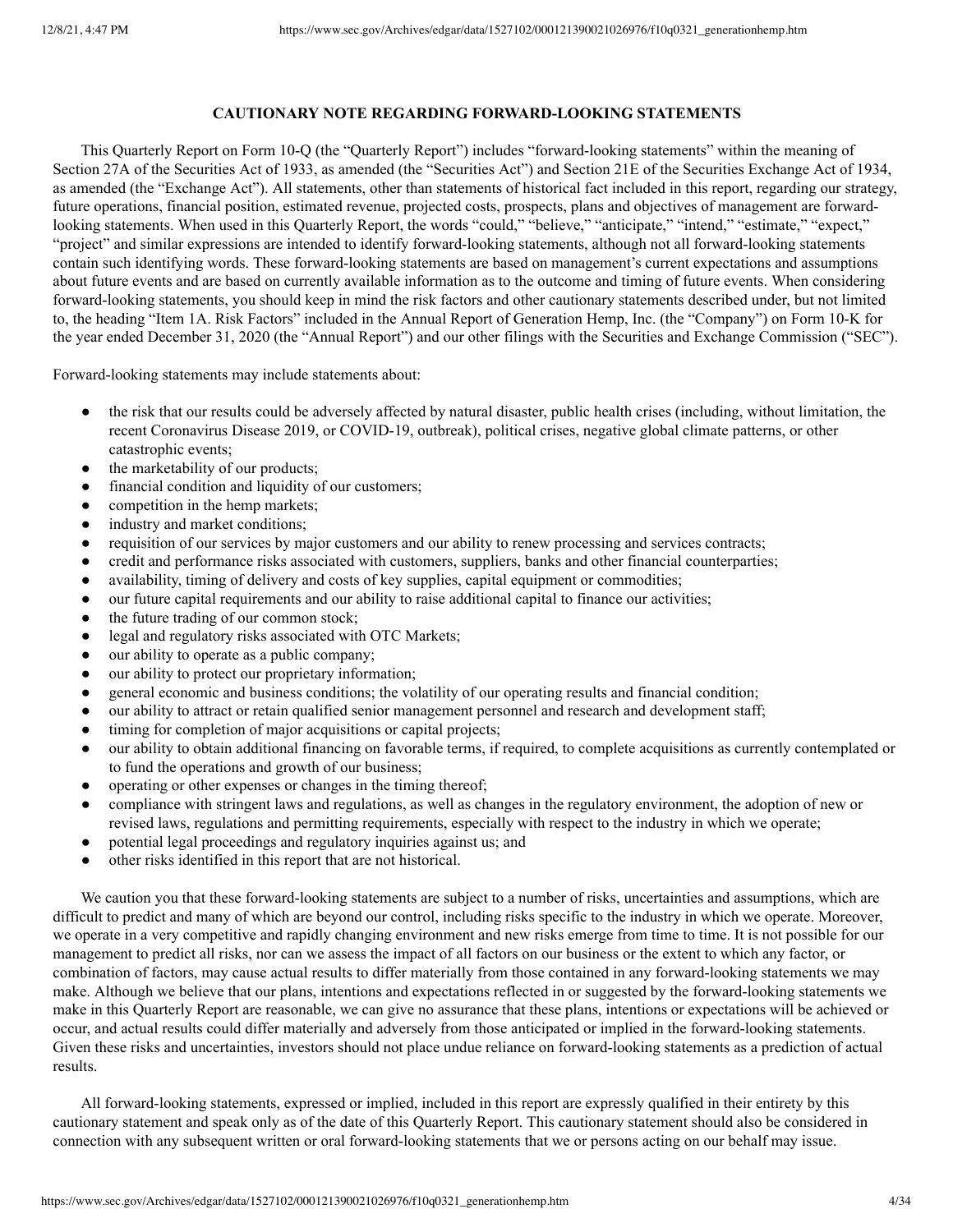Except as otherwise required by applicable law, we disclaim any duty to update any forward-looking statements, all of which are expressly qualified by the statements in this section, to reflect events or circumstances after the date of this report.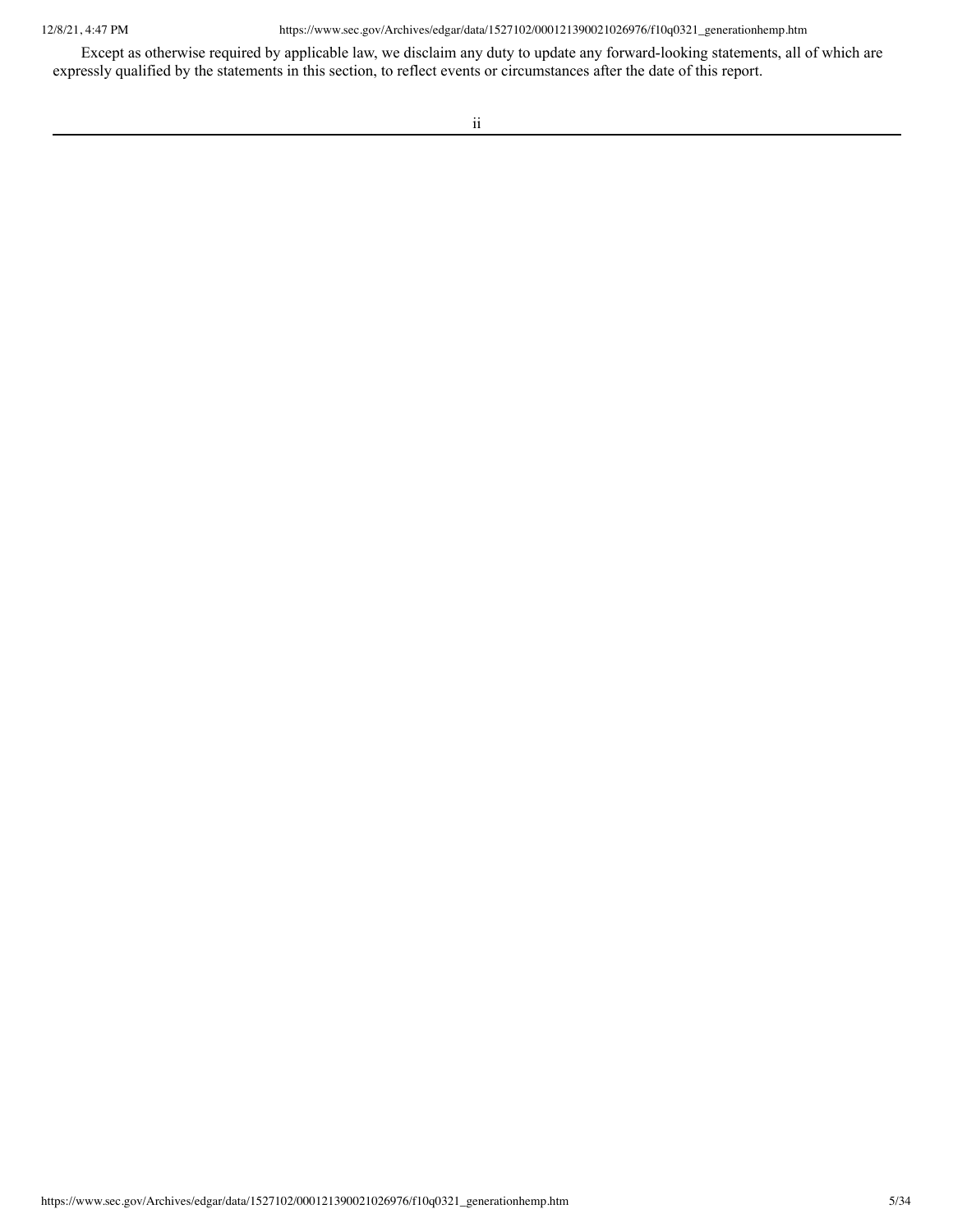# **PART I - FINANCIAL INFORMATION**

# <span id="page-5-1"></span><span id="page-5-0"></span>**Item 1.** *Financial Statements*

# **Generation Hemp, Inc. Unaudited Condensed Consolidated Balance Sheets**

|                                                                                                                                      |    | March 31,<br>2021 |               | December 31,<br>2020 |  |
|--------------------------------------------------------------------------------------------------------------------------------------|----|-------------------|---------------|----------------------|--|
| Assets                                                                                                                               |    |                   |               |                      |  |
| <b>Current Assets</b>                                                                                                                |    |                   |               |                      |  |
| Cash                                                                                                                                 | \$ | 1,257,473         | <sup>\$</sup> | 2,776,425            |  |
| Accounts receivable                                                                                                                  |    | 85,674            |               |                      |  |
| Inventories                                                                                                                          |    | 700,000           |               |                      |  |
| Prepaid expenses                                                                                                                     |    | 11,230            |               |                      |  |
| <b>Total Current Assets</b>                                                                                                          |    | 2,054,377         |               | 2,776,425            |  |
| Property and Equipment                                                                                                               |    |                   |               |                      |  |
| Property and equipment, other                                                                                                        |    | 2,934,600         |               | 1,222,430            |  |
| Accumulated depreciation                                                                                                             |    | (207, 110)        |               | (102,938)            |  |
| Total Property and Equipment, Net                                                                                                    |    | 2,727,490         |               | 1,119,492            |  |
|                                                                                                                                      |    |                   |               |                      |  |
| Operating lease right-of-use asset                                                                                                   |    | 332,645           |               |                      |  |
| Intangible assets, net                                                                                                               |    | 3,088,338         |               |                      |  |
| Other assets                                                                                                                         |    | 49,650            |               | 23,077               |  |
| <b>Total Assets</b>                                                                                                                  | S  | 8,252,500         | S             | 3,918,994            |  |
|                                                                                                                                      |    |                   |               |                      |  |
| Liabilities and Equity (Deficit)                                                                                                     |    |                   |               |                      |  |
| <b>Current Liabilities</b>                                                                                                           |    |                   |               |                      |  |
| Accounts payable                                                                                                                     | \$ | 787,788           | S             | 1,053,542            |  |
| <b>Accrued liabilities</b>                                                                                                           |    | 367,914           |               | 337,588              |  |
| Payables to related parties                                                                                                          |    | 61,383            |               | 448,271              |  |
| Operating lease liability - related party                                                                                            |    | 93,952            |               |                      |  |
| Notes payable – related parties                                                                                                      |    | 1,790,940         |               | 3,336,592            |  |
| Other indebtedness - current                                                                                                         |    | 618,721           |               | 619,461              |  |
| Common stock issuable                                                                                                                |    |                   |               | 50,000               |  |
| Current liabilities of discontinued operations held for sale                                                                         |    | 136,341           |               | 140,068              |  |
| <b>Total Current Liabilities</b>                                                                                                     |    | 3,857,039         |               | 5,985,522            |  |
| Operating lease liability - related party, net of current portion                                                                    |    | 238,693           |               |                      |  |
| Other indebtedness - long-term                                                                                                       |    | 25,200            |               | 25,200               |  |
| Long-term liabilities of discontinued operations held for sale                                                                       |    | 151,390           |               | 144,149              |  |
| <b>Total Liabilities</b>                                                                                                             |    | 4,272,322         |               | 6,154,871            |  |
|                                                                                                                                      |    |                   |               |                      |  |
| Commitments and Contingencies                                                                                                        |    |                   |               |                      |  |
| Series B redeemable preferred stock, no par value, \$10,000 stated value, 300 shares authorized, 135                                 |    |                   |               |                      |  |
| shares issued and outstanding                                                                                                        |    | 729,058           |               | 729,058              |  |
|                                                                                                                                      |    |                   |               |                      |  |
| Equity (Deficit)                                                                                                                     |    |                   |               |                      |  |
| Series A preferred stock, no par value; \$1.00 stated value; 6,500,000 shares authorized, 6,328,948<br>shares issued and outstanding |    | 4,975,503         |               | 4,975,503            |  |
| Common stock, no par value; 100,000,000 shares authorized, 34,977,953 and 17,380,317 shares                                          |    |                   |               |                      |  |
| issued and outstanding at March 31, 2021 and December 31, 2020                                                                       |    | 15,694,375        |               | 6,083,480            |  |
| Common stock warrants                                                                                                                |    | 2,894,642         |               | 4,436,018            |  |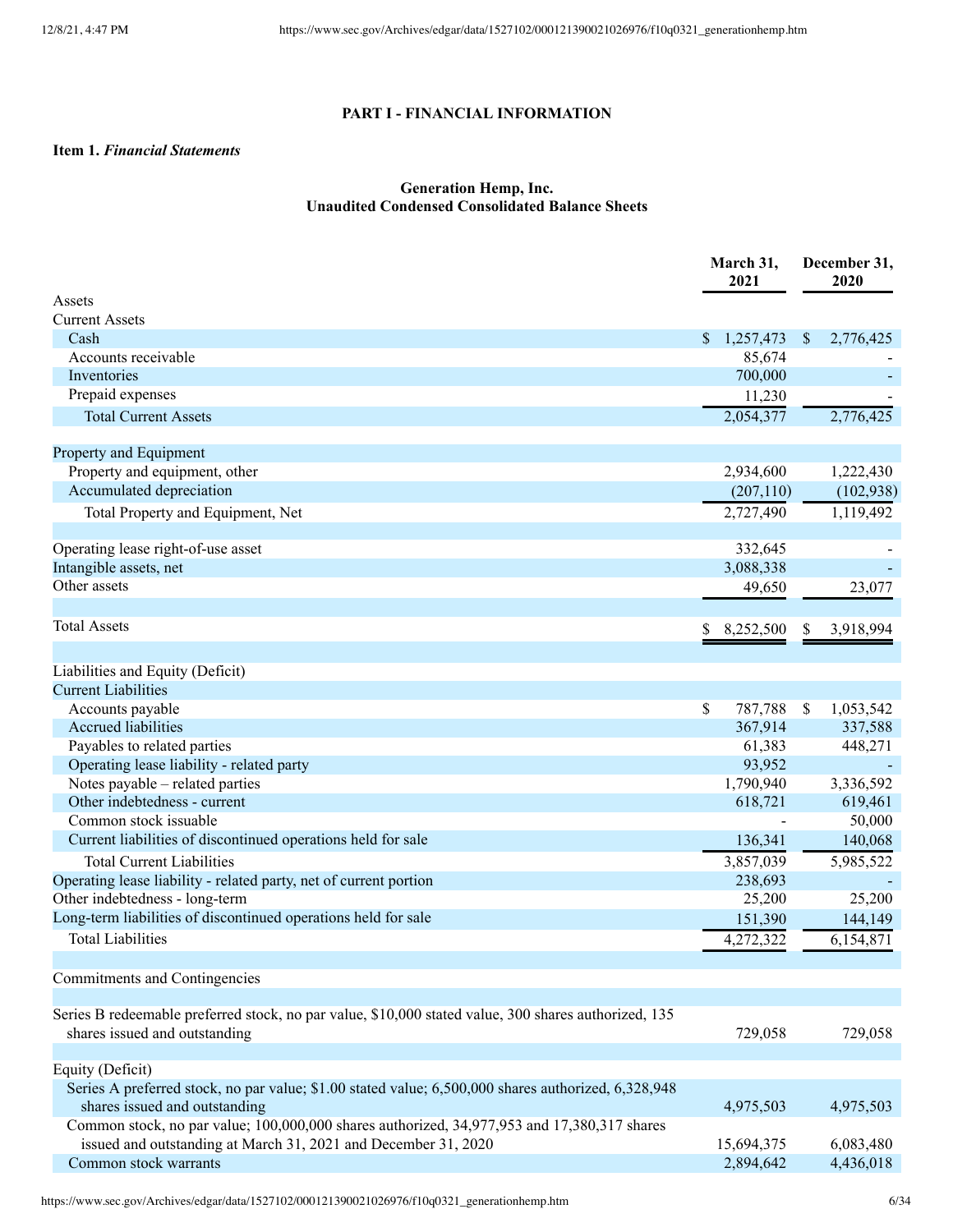| Accumulated deficit                    |  |  |  |  | (20,077,837) | (18, 220, 705) |
|----------------------------------------|--|--|--|--|--------------|----------------|
| Generation Hemp equity                 |  |  |  |  | 3,486,683    | (2,725,704)    |
| Noncontrolling interest                |  |  |  |  | (235, 563)   | (239, 231)     |
| Total Equity (Deficit)                 |  |  |  |  | 3,251,120    | (2,964,935)    |
| Total Liabilities and Equity (Deficit) |  |  |  |  | 8.252.500    | 3,918,994      |

*The accompanying notes are an integral part of these unaudited condensed consolidated financial statements.*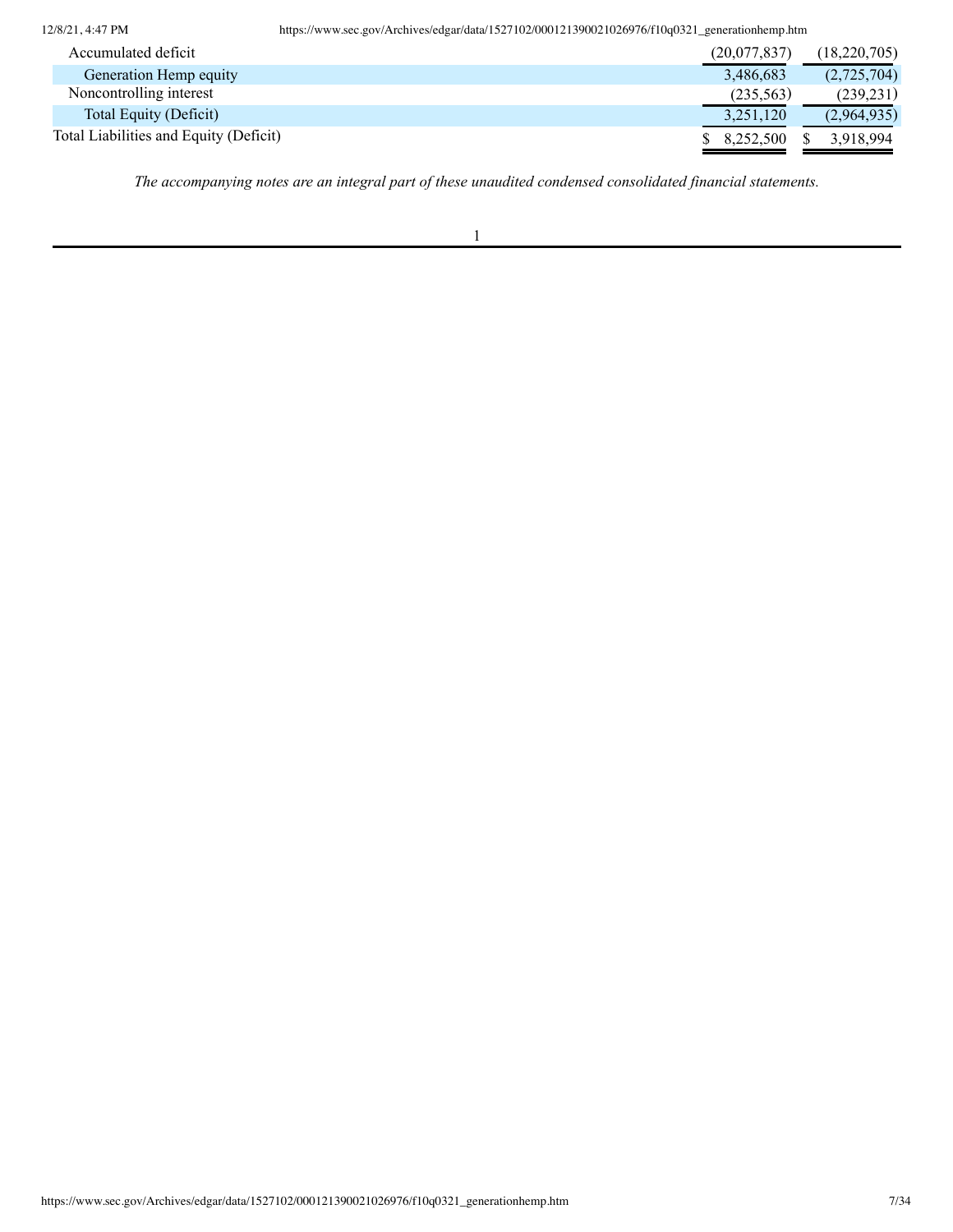# **Generation Hemp, Inc. Unaudited Condensed Consolidated Statements of Operations**

|                                                                  |                             | For the three months ended<br>March 31, |            |  |  |
|------------------------------------------------------------------|-----------------------------|-----------------------------------------|------------|--|--|
|                                                                  | 2021                        |                                         | 2020       |  |  |
| Revenue                                                          |                             |                                         |            |  |  |
| Post-harvest and midstream services                              | \$<br>44,610                | $\boldsymbol{\mathsf{S}}$               |            |  |  |
| Rental                                                           | 22,500                      |                                         | 22,500     |  |  |
| Total revenue                                                    | 67,110                      |                                         | 22,500     |  |  |
| Costs and Expenses                                               |                             |                                         |            |  |  |
| Cost of revenue (exclusive of items shown separately below)      | 158,065                     |                                         |            |  |  |
| Depreciation and amortization                                    | 349,628                     |                                         | 22,884     |  |  |
| Merger and acquisition costs                                     | 10,766                      |                                         | 86,011     |  |  |
| General and administrative                                       | 1,126,281                   |                                         | 569,856    |  |  |
| Total costs and expenses                                         | 1,644,740                   |                                         | 678,751    |  |  |
| Operating loss                                                   | (1,577,630)                 |                                         | (656, 251) |  |  |
| Other expense (income)                                           |                             |                                         |            |  |  |
| Interest and other income                                        |                             |                                         | (1)        |  |  |
| Change in fair value of marketable security                      | (11,770)                    |                                         | 23,619     |  |  |
| Interest expense                                                 | 263,840                     |                                         | 69,516     |  |  |
| Total other expense                                              | 252,070                     |                                         | 93,134     |  |  |
|                                                                  |                             |                                         |            |  |  |
| Loss from continuing operations                                  | (1,829,700)                 |                                         | (749, 385) |  |  |
| (Loss) income from discontinued operations                       | (3,514)                     |                                         | 6,744      |  |  |
|                                                                  |                             |                                         |            |  |  |
| Net loss                                                         | $$(1,833,214)$ \\$          |                                         | (742, 641) |  |  |
| Less: net loss (income) attributable to noncontrolling interests | 3,668                       |                                         | (30,075)   |  |  |
| Net loss attributable to Generation Hemp                         | (1,836,882)                 | S                                       | (712, 566) |  |  |
|                                                                  |                             |                                         |            |  |  |
| Earnings (loss) per common share:                                |                             |                                         |            |  |  |
| Loss from continuing operations                                  |                             |                                         |            |  |  |
| <b>Basic</b>                                                     | \$<br>$(0.07)$ \$           |                                         | (0.04)     |  |  |
| Diluted                                                          | \$<br>$(0.07)$ \$           |                                         | (0.04)     |  |  |
| (Loss) income from discontinued operations                       |                             |                                         |            |  |  |
| <b>Basic</b>                                                     | $\mathbb{S}$<br>$(0.00)$ \$ |                                         | 0.00       |  |  |
| Diluted                                                          | \$<br>$(0.00)$ \$           |                                         | 0.00       |  |  |
| Earnings (loss) per share                                        |                             |                                         |            |  |  |
| <b>Basic</b>                                                     | \$<br>$(0.07)$ \$           |                                         | (0.04)     |  |  |
| Diluted                                                          | $\mathbb S$<br>$(0.07)$ \$  |                                         | (0.04)     |  |  |

*The accompanying notes are an integral part of these unaudited condensed consolidated financial statements.*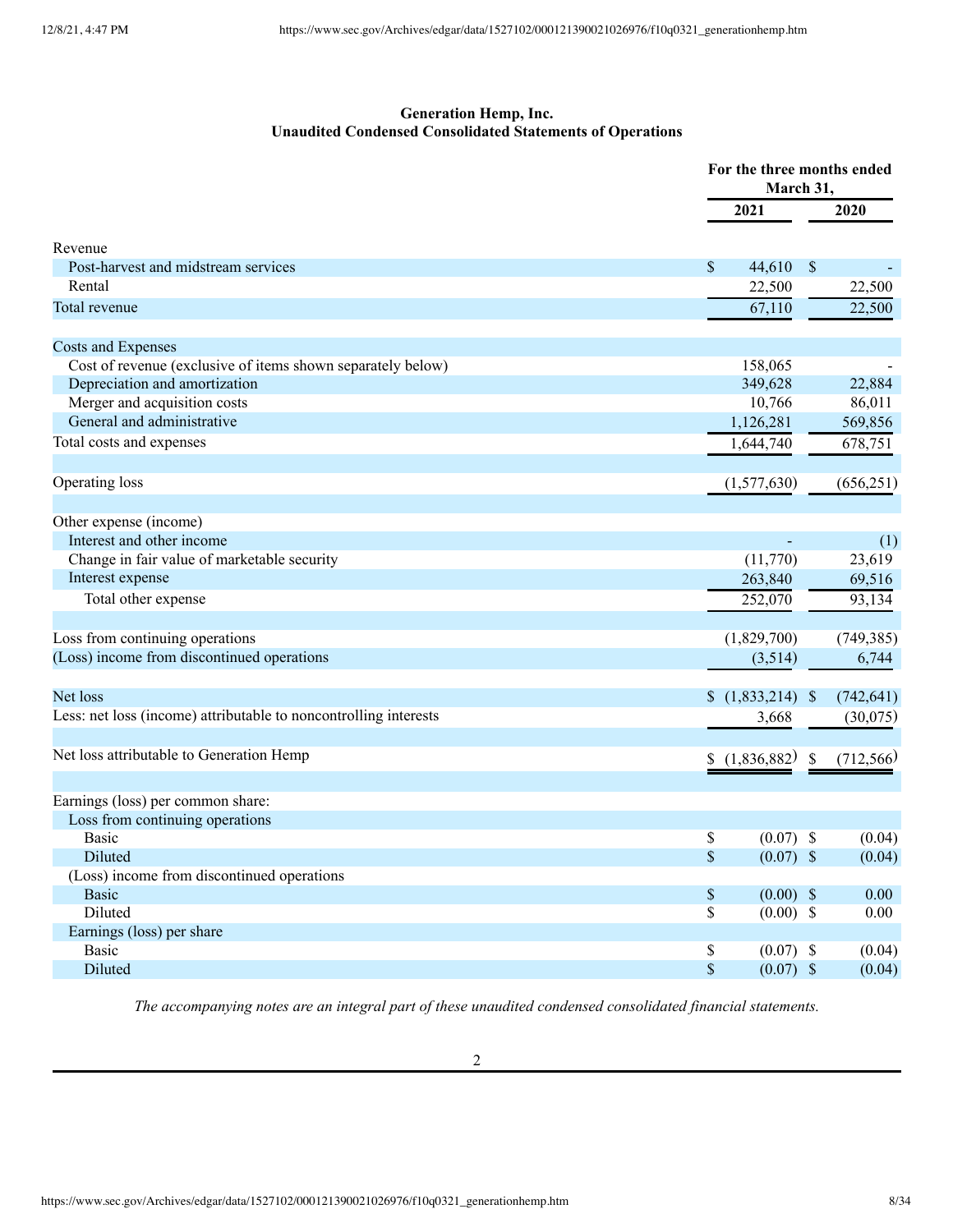# **Generation Hemp, Inc. Unaudited Condensed Consolidated Statements of Equity**

|                                                                                         | <b>Shares</b> | <b>Series B</b><br>Redeemable<br><b>Preferred Stock</b><br>Amount | <b>Shares</b> | <b>Series A</b><br><b>Preferred Stock</b><br>Amount | <b>Shares</b>        | <b>Common Stock</b><br>Amount | <b>Common Stock Accumulated</b><br>Warrants | <b>Deficit</b>    | Noncontrolling<br><b>Interest</b> | <b>Total</b><br><b>Equity (Deficit)</b> |
|-----------------------------------------------------------------------------------------|---------------|-------------------------------------------------------------------|---------------|-----------------------------------------------------|----------------------|-------------------------------|---------------------------------------------|-------------------|-----------------------------------|-----------------------------------------|
| <b>Balance at January</b><br>1,2020<br>Issuance of                                      |               | $-$ \$                                                            |               | 6,328,948 \$4,975,503                               |                      | 17,130,317 \$ 6,029,328 \$    | 3,426,946                                   | $(16,722,036)$ \$ | $(184, 551)$ \$                   | (2,474,810)                             |
| common stock<br>units                                                                   |               |                                                                   |               |                                                     | 250,000              | 54,152                        | 45,848                                      |                   |                                   | 100,000                                 |
| Net loss                                                                                |               |                                                                   |               |                                                     |                      |                               |                                             | (712, 566)        | (30,075)                          | (742, 641)                              |
| <b>Balance at March</b><br>31, 2020                                                     |               |                                                                   |               | 6,328,948 \$4,975,503                               |                      | 17,380,317 \$ 6,083,480 \$    | 3,472,794                                   | \$(17, 434, 602)  | (214, 626)<br><sup>\$</sup>       | (3,117,451)<br>-S                       |
| <b>Balance at January</b><br>1,2021                                                     |               | 135 \$ 729,058                                                    |               | 6,328,948 \$4,975,503                               |                      | 17,380,317 \$ 6,083,480 \$    | 4,436,018                                   | $(18,220,705)$ \$ | $(239, 231)$ \$                   | (2,964,935)                             |
| Acquisition of<br>Certain Assets of<br>Halcyon<br>Thruput, LLC                          |               |                                                                   |               |                                                     | 6,250,000            | 2,500,000                     |                                             |                   |                                   | 2,500,000                               |
| Issuances of<br>common stock<br>units                                                   |               |                                                                   |               |                                                     | 800,000              | 136,707                       | 263,293                                     |                   |                                   | 400,000                                 |
| Warrant exercises<br>Issuance of<br>common shares<br>for Convertible<br>Promissory Note |               |                                                                   |               |                                                     | 8,428,976<br>618,660 | 4.771.669<br>217,769          | (1,804,669)                                 |                   |                                   | 2,967,000<br>217,769                    |
| Issuance of<br>common shares<br>for Senior<br>Secured                                   |               |                                                                   |               |                                                     |                      |                               |                                             |                   |                                   |                                         |
| Promissory Note<br>Stock-based                                                          |               |                                                                   |               |                                                     | 1,000,000            | 1,942,500                     |                                             |                   |                                   | 1,942,500                               |
| compensation                                                                            |               |                                                                   |               |                                                     | 500,000              | 42,250                        |                                             |                   |                                   | 42,250                                  |
| Series B preferred<br>stock dividend                                                    |               |                                                                   |               |                                                     |                      |                               |                                             | (20, 250)         |                                   | (20, 250)                               |
| Net loss                                                                                |               |                                                                   |               |                                                     |                      |                               |                                             | (1,836,882)       | 3,668                             | (1, 833, 214)                           |
| <b>Balance at March</b><br>31, 2021                                                     |               | 135 \$ 729,058                                                    |               | 6,328,948 \$4,975,503                               |                      | 34,977,953 \$15,694,375 \$    | 2,894,642                                   | \$ (20,077,837)   | (235, 563)                        | 3,251,120                               |

*The accompanying notes are an integral part of these unaudited condensed consolidated financial statements.*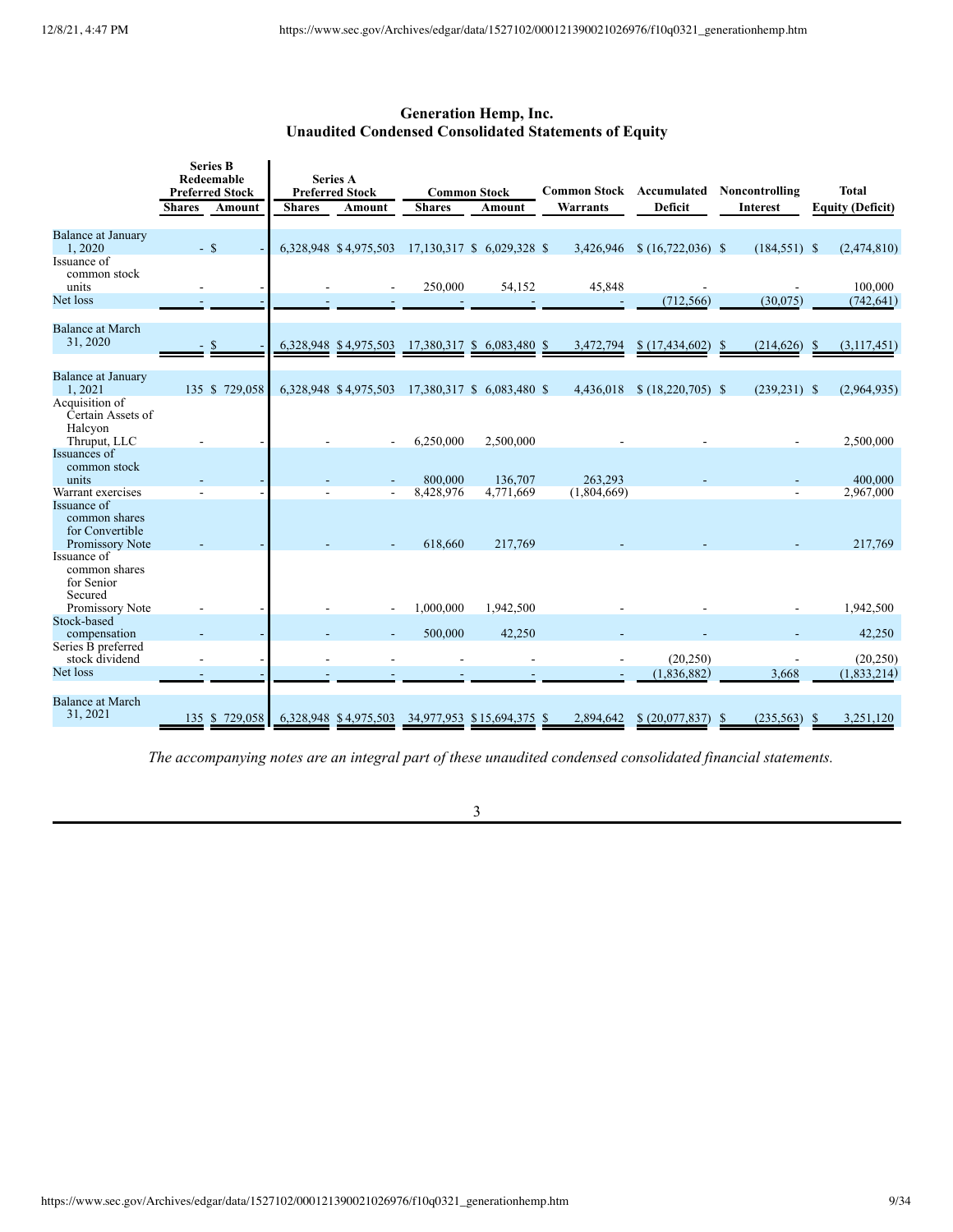# **Generation Hemp, Inc. Unaudited Condensed Consolidated Statements of Cash Flows**

|                                                                                                     | For the three months ended<br>March 31, |            |  |
|-----------------------------------------------------------------------------------------------------|-----------------------------------------|------------|--|
|                                                                                                     | 2021                                    | 2020       |  |
| Cash Flows From Operating Activities                                                                |                                         |            |  |
| Net loss                                                                                            | $$(1,833,214)$ \\$                      | (742, 641) |  |
| Loss from discontinued operations                                                                   | (3,514)                                 | 6,744      |  |
| Net loss from continuing operations                                                                 | (1,829,700)                             | (749, 385) |  |
| Adjustments to reconcile net loss from continuing operations to net cash from operating activities: |                                         |            |  |
| Depreciation expense                                                                                | 349,628                                 | 22,884     |  |
| Amortization of debt discount                                                                       | 163,222                                 |            |  |
| Stock-based compensation                                                                            | 42,250                                  |            |  |
| Loss on disposal of property and equipment                                                          |                                         | 539        |  |
| Change in fair value of marketable securities                                                       | (11,770)                                | 23,619     |  |
| Changes in operating assets and liabilities:                                                        |                                         |            |  |
| Prepaid expenses and other assets                                                                   | (21, 434)                               |            |  |
| Accounts payable and accrued liabilities                                                            | (191, 171)                              | 337,360    |  |
| Net cash from operating activities – continuing operations                                          | (1,498,975)                             | (364, 983) |  |
| Net cash from operating activities – discontinued operations                                        |                                         | 31,716     |  |
| Net cash from operating activities                                                                  | (1,498,975)                             | (333, 267) |  |
| <b>Cash Flows From Investing Activities</b>                                                         |                                         |            |  |
| Acquisition of Certain Assets of Halcyon Thruput, LLC, net of acquired cash of \$224,530            | (1,525,470)                             |            |  |
| Proceeds from sale of investment in common stock                                                    | 34,847                                  |            |  |
| Net cash from investing activities – continuing operations                                          | $\overline{(1,490,623)}$                |            |  |
| Net cash from investing activities – discontinued operations                                        |                                         |            |  |
| Net cash from investing activities                                                                  |                                         |            |  |
|                                                                                                     | (1,490,623)                             |            |  |
| Cash Flows From Financing Activities                                                                |                                         |            |  |
| Proceeds for common stock issuable                                                                  |                                         | 50,000     |  |
| Issuance of common stock units                                                                      | 350,000                                 | 100,000    |  |
| Proceeds from warrant exercises                                                                     | 2,967,000                               |            |  |
| Repayment of Halcyon bank note                                                                      | (995, 614)                              |            |  |
| Proceeds (repayment) of subordinated notes                                                          | (850,000)                               | 150,000    |  |
| Payment of mortgage payable                                                                         | (740)                                   | (1,787)    |  |
| Net cash from financing activities - continuing operations                                          | 1,470,646                               | 298,213    |  |
| Net cash from financing activities – discontinued operations                                        |                                         |            |  |
| Net cash from financing activities                                                                  | 1,470,646                               | 298,213    |  |
|                                                                                                     |                                         |            |  |
| Net change in cash                                                                                  | (1,518,952)                             | (35,054)   |  |
| Cash, beginning of period                                                                           | 2,776,425                               | 101,337    |  |
| Cash, end of period                                                                                 | \$<br>1,257,473<br>\$                   | 66,283     |  |

*The accompanying notes are an integral part of these unaudited condensed consolidated financial statements.*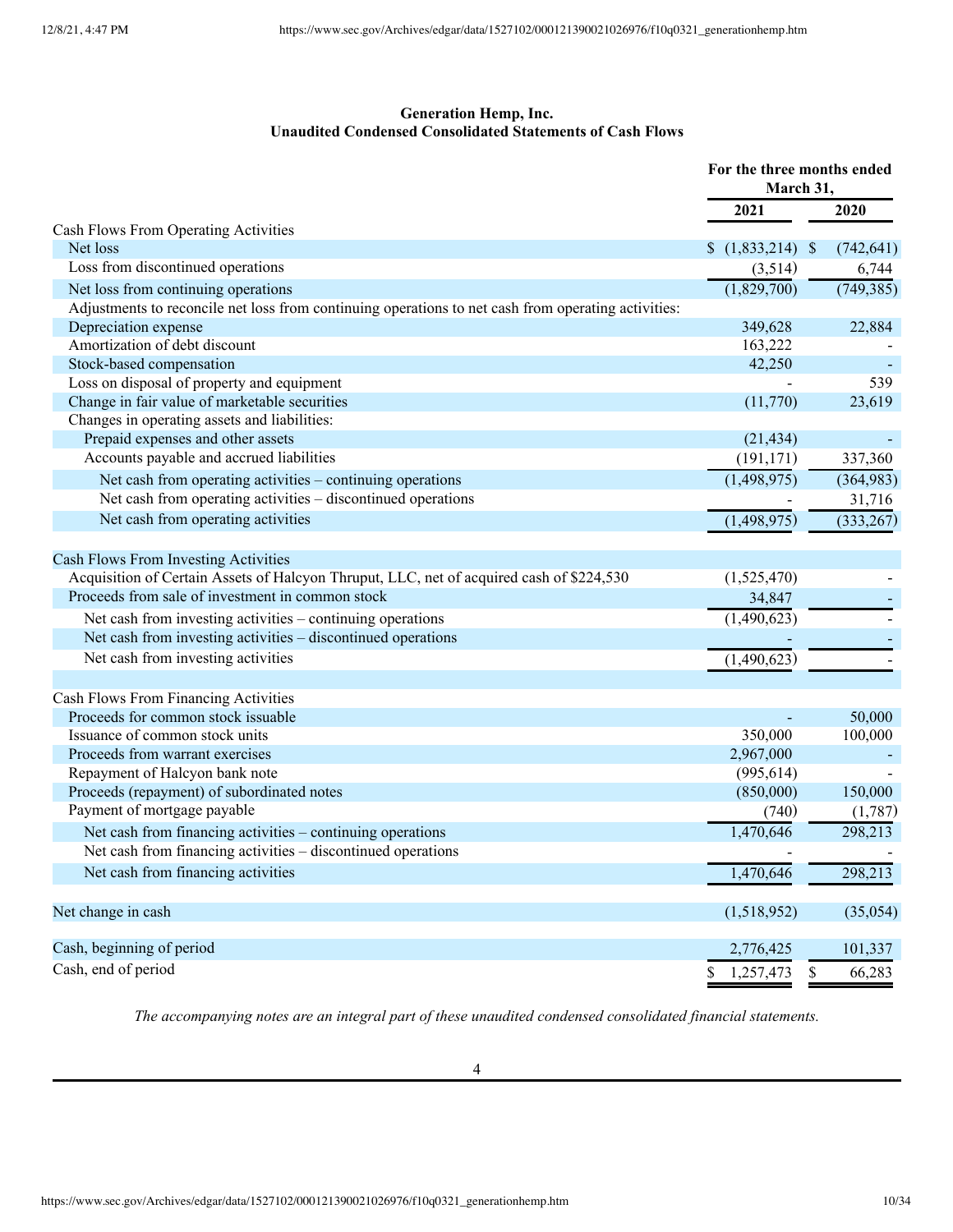## **Generation Hemp, Inc. Notes to Unaudited Condensed Consolidated Financial Statements**

#### **1. Business**

Generation Hemp, Inc. (the "Company"), formerly known as Home Treasure Finders, Inc. ("HTF"), was incorporated on July 28, 2008 in the State of Colorado. On November 27, 2019, HTF purchased approximately 94% of the common stock of Energy Hunter Resources, Inc. ("EHR") in a series of transactions accounted for as a reverse merger (the "Transaction"). Upon closing of the Transaction, HTF changed its name to Generation Hemp, Inc.

On January 11, 2021, we completed the acquisition of certain assets of Halcyon Thruput, LLC ("Halcyon"). With this acquisition, we commenced providing post-harvest and midstream services to growers by drying, processing, cleaning and stripping harvested hemp directly from the field and wetbaled at our 48,000 square foot leased facility located in Hopkinsville, Kentucky. Additionally, the Company offers safe storage services for processed hemp, which enables farmers to maximize strategic market timing. The Company plans to significantly expand its business lines to include post-processing of biomass for use in a number of new products. This expansion requires certain new equipment to be procured.

We also generate revenue from rental of our "Cannabis Zoned" (Hemp) warehouse property located in Denver, Colorado currently leased to a hemp seed company.

As of March 31, 2021, EHR held an approximate 8% working interest in an oil & gas property located in Cochran County, Texas within the Slaughter-Levelland Field of the San Andres formation in the Northwest Shelf of West Texas. EHR's oil & gas activities are currently held for sale and are presented in these consolidated financial statements as discontinued operations for each of the periods presented.

Our management team has been and continues to actively review acquisition candidates involved in the hemp industry that operate within a number of vertical businesses, predominantly within the midstream sector that are attractive to us and are within the hemp supply chain.

*Liquidity –* The Company is dependent upon obtaining additional funding to continue ongoing operations and to pursue its new strategy and execute its acquisition plans.

We are focused on executing our operating strategy now that the Halcyon acquisition has been completed. Management expects to renew contracts with new and existing Halcyon customers for the 2021 harvest. Expansion of our business lines is also expected to result in significant growth in revenues.

The Company will continue to pursue additional funding opportunities in order to fund future acquisitions and meet its obligations as they become due. In the event financing cannot be obtained, the Company may not be able to satisfy these plans and obligations. These factors raise substantial doubt about the Company's ability to continue as a going concern. The financial statements do not include any adjustments that might result from the outcome of this uncertainty.

*Impact of COVID-19 Pandemic on Our Business –* Our business, results of operations and financial condition have been adversely affected by the COVID-19 pandemic, beginning in mid-March 2020. The COVID-19 pandemic and measures taken to contain it have subjected our business, results of operations, financial condition, stock price and liquidity to a number of material risks and uncertainties, all of which may continue or may worsen.

#### **2. Summary of Significant Accounting Policies**

*Basis of Presentation* – These interim financial statements are unaudited and have been prepared pursuant to the rules and regulations of the Securities and Exchange Commission ("SEC") regarding interim financial reporting. Certain disclosures have been condensed or omitted from these financial statements. Accordingly, they do not include all the information and notes required by accounting principles generally accepted in the United States of America ("GAAP") for complete consolidated financial statements, and should be read in conjunction with the audited consolidated financial statements and notes thereto included in our Annual Report on Form 10-K for the year ended December 31, 2020.

In the opinion of management, the accompanying unaudited condensed consolidated financial statements include all adjustments, consisting of normal recurring adjustments, necessary to fairly present the financial position as of, and the results of operations for, all periods presented. In preparing the accompanying financial statements, management has made certain estimates and assumptions that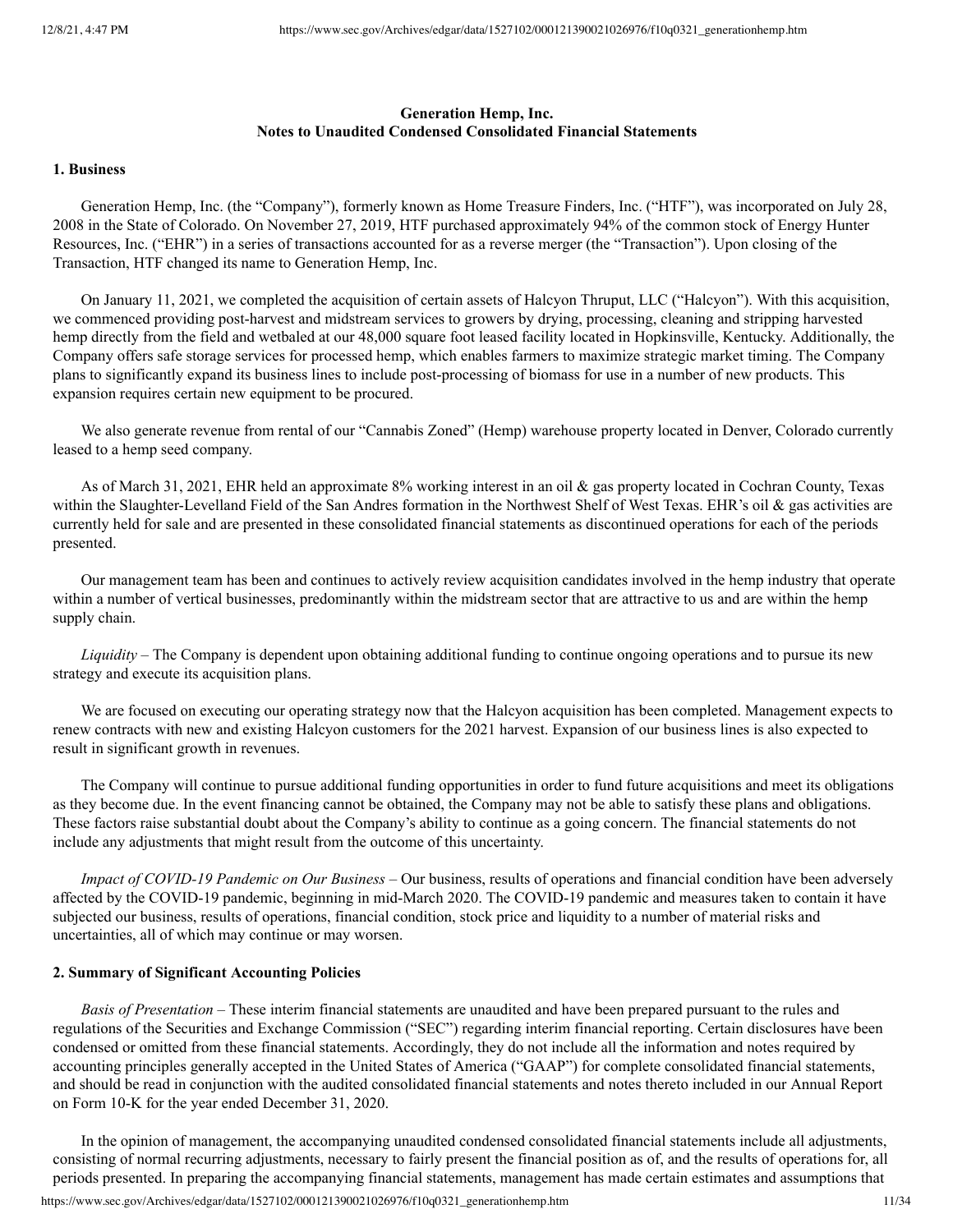affect reported amounts in the condensed consolidated financial statements and disclosures of contingencies. Actual results may differ from those estimates. The results for interim periods are not necessarily indicative of annual results. Certain reclassifications have been made to the prior period's consolidated financial statements and related footnotes to conform them to the current period presentation. Intercompany balances and transactions between consolidated entities are eliminated.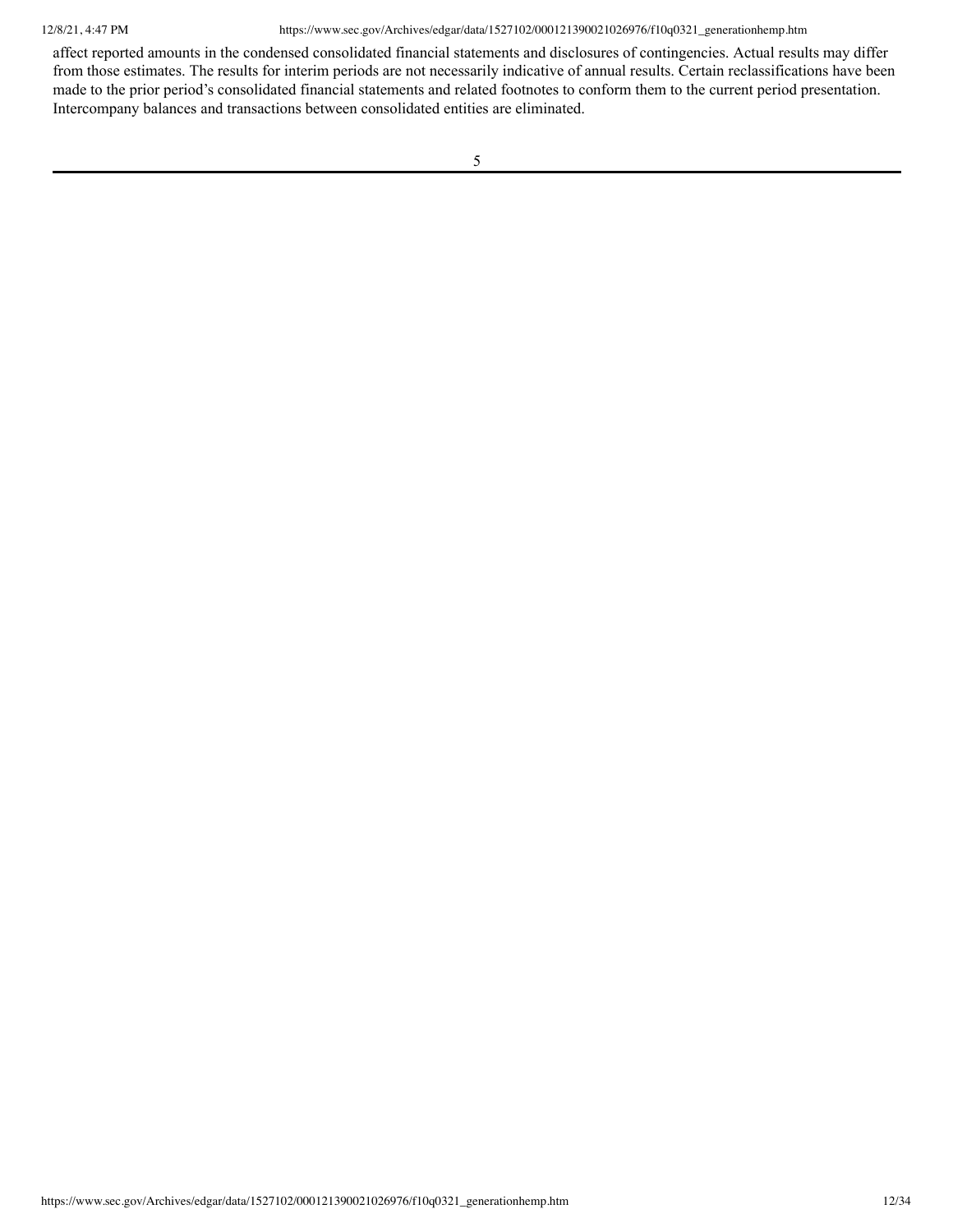*Revenue Recognition* – Post-harvest and midstream services revenue is typically determined based on volumes processed at agreed-upon contractual prices and is recognized when performance obligations under the terms of a contract with our customers are satisfied. This occurs when control of the product is transferred to our customers upon completion of our processing.

Rental revenue is recognized based on the contractual cash rental payments for the period. Oil & gas revenue is recognized for discontinued operations based on delivered qualities in the amount of the consideration to which the Company is entitled.

*Stock-based Compensation –* We account for employee stock-based compensation using the fair value method. Compensation cost for equity incentive awards is based on the fair value of the equity instrument generally on the date of grant and is recognized over the requisite service period. Forfeitures are recognized as they occur.

*Fair Value Measurement* – Our financial assets and liabilities consist of cash, accounts receivable, accounts payable and notes payable. The fair values of these instruments approximate their carrying amounts at each reporting date.

The Company's non-financial assets measured at fair value on non-recurring basis include impairment measurements of oil and gas properties and warrants issued as part of financing transactions. These are considered Level 3 measurements as they involve significant unobservable inputs.

*Major Customer and Concentration of Credit Risk* – We estimate an allowance for doubtful accounts based on an analysis of specific customers, taking into consideration the age of past due accounts and an assessment of the customer's ability to pay. An allowance for doubtful accounts was not needed as of March 31, 2021 or December 31, 2020.

During the three months ended March 31, 2021, one customer accounted for approximately 96% of our post-harvest and midstream services revenue. The total balance due from this customer at March 31, 2021 was approximately 41% of total accounts receivable.

Our rental revenue is derived from a single lessee on a commercial warehouse owned by the Company. There were no amounts due from this customer at March 31, 2021 or December 31, 2020.

*Recent Accounting Pronouncements –* No new accounting pronouncements had or are expected to have a material impact on the consolidated financial statements.

*Reclassifications* – Financial statements presented for prior periods include reclassifications that were made to conform to the current-year presentation.

## **3. Acquisition**

On January 11, 2021, the Company completed the acquisition of certain assets of Halcyon pursuant to the Asset Purchase Agreement dated March 7, 2020, as amended on January 11, 2021. The purchase consideration totaled approximately \$6.1 million consisting of 6,250,000 shares of Company common stock valued at \$2.5 million (valued at \$0.40 per share; restricted from trading for a period of up to one year), \$1.75 million in cash, a promissory note for \$850,000 issued by the Company's subsidiary, GenH Halcyon Acquisition, LLC, and guaranteed by Gary C. Evans, CEO of the Company, and assumption of approximately \$1.0 million of new indebtedness of Halcyon. The Company was granted an option to purchase the real estate occupied by Halcyon for \$993,000. This option is exercisable at any time before its expiration on January 11, 2022.

The acquisition was accounted for as a business combination where the Company is the acquirer and the acquisition method of accounting was applied in accordance with GAAP. Accordingly, the aggregate value of the consideration we paid to complete the acquisition was allocated to the assets acquired based upon their estimated fair values on the acquisition date.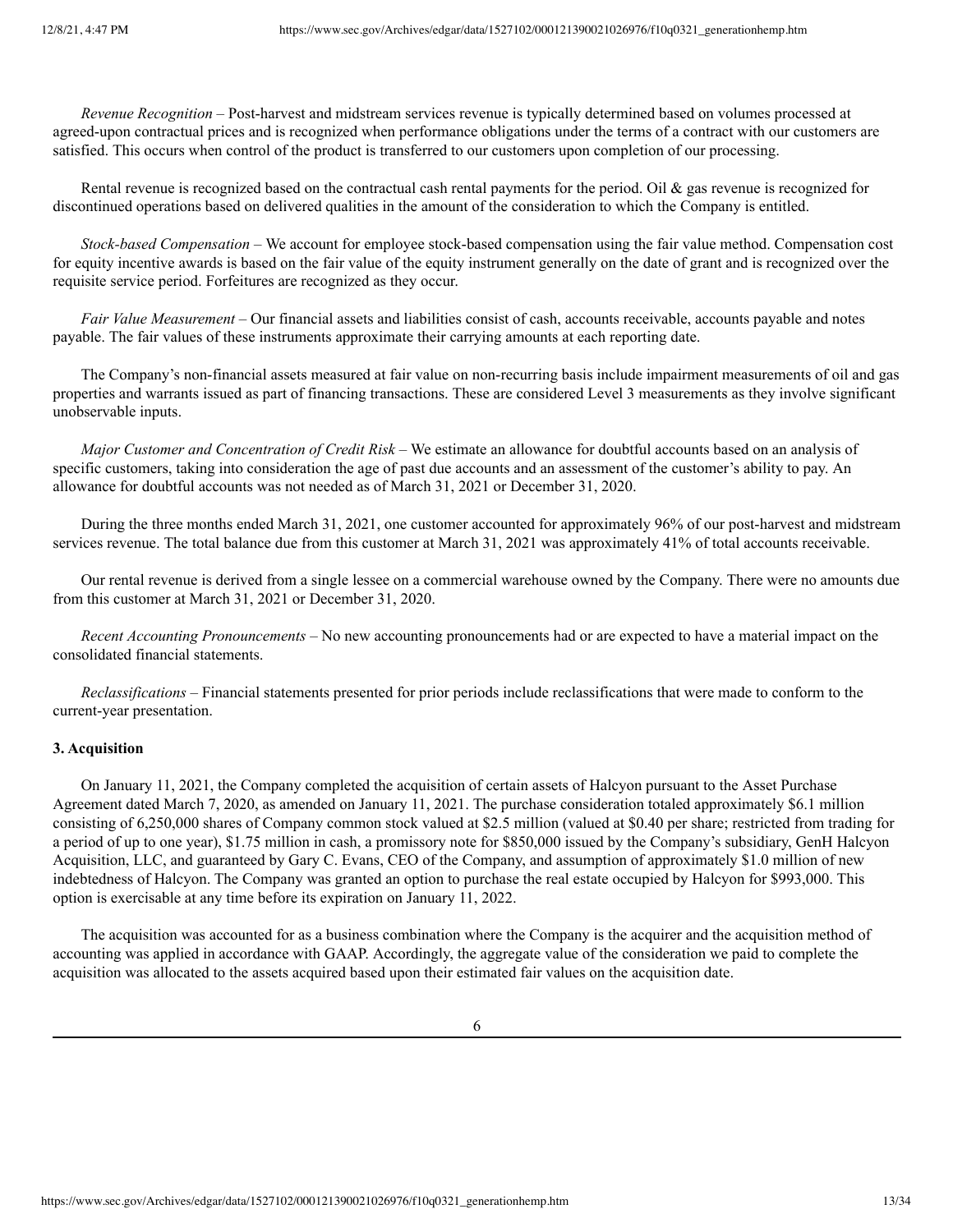The following table summarizes the purchase price allocation to the assets acquired. This allocation is preliminary. The final allocation of the purchase price will be determined at a later date and is dependent on a number of factors, including the final evaluation of the fair value of tangible and identifiable intangible assets acquired. Final adjustments, including increases and decreases to depreciation and amortization resulting from the allocation of the purchase price to amortizable tangible and intangible assets, may be material.

| Accounts receivable                           | 75,470      |
|-----------------------------------------------|-------------|
| Inventories                                   | 700,000     |
| Other working capital                         | 224,530     |
| Property and equipment, other                 | 1,712,170   |
| Intangibles - customer contracts and lists    | 3,333,794   |
| Other assets - Purchase option on real estate | 49,650      |
| Assets acquired                               | \$6,095,614 |

Intangible assets consist of customer contracts and lists and have definite-lives. These intangible assets are being amortized over the estimated useful life on an accelerated basis reflecting the anticipated future cash flows of the Company post acquisition of Halcyon.

The results of operations for the acquired Halcyon assets have been included in the Company's consolidated financial statements since the January 11, 2021 acquisition date.

Concurrent with the closing of the asset acquisition, the Company entered into term employment agreements with two executives to serve as vice presidents of the Company for a term of at least two years. The term employment agreements each provide for the issuance of 250,000 shares of restricted common stock of the Company as a signing bonus. Such shares are subject to restrictions on the trading or transfer of such common stock.

Further, the term employment agreements each provide for the payment by the executives of liquidated damages if the employee terminates his employment without good reason during the initial term, other than due to the employee's death or disability. Such liquidated damages total \$600,000 if such termination occurs on or prior to January 11, 2022 or \$375,000 if such termination occurs after January 11, 2022 and prior to January 11, 2023.

On March 3, 2021, the Company repaid the outstanding principal and interest on the \$850,000 promissory note issued in connection with the acquisition.

*Supplemental Pro Forma Information* – The supplemental pro forma financial information presented below is for illustrative purposes only and is not necessarily indicative of the financial position or results of operations that would have been realized if the acquisition of certain assets of Halcyon had been completed on the date indicated, nor is it indicative of future operating results or financial position. The pro forma adjustments are based upon currently available information and certain assumptions that management believes are reasonable under the circumstances.

The supplemental pro forma financial information reflects pro forma adjustments to present the combined pro forma results of operations as if the acquisition had occurred on January 1, 2020, to give effect to certain events that management believes to be directly attributable to the acquisition. These pro forma adjustments primarily include:

- an increase to depreciation and amortization expense that would have been recognized due to acquired tangible and intangible assets; and
- an adjustment to interest expense to reflect the reduced borrowings due to the repayment of Halcyon's historical debt in conjunction with the acquisition;

The supplemental pro forma financial information for the periods presented is as follows:

|                                   | For the three months ended<br>March 31. |             |
|-----------------------------------|-----------------------------------------|-------------|
|                                   | 2021                                    | 2020        |
| Revenue, continuing operations    | 68.348 \$                               | 29.926      |
| Loss from continuing operations   | (1,898,597)                             | (1,162,768) |
| Earnings (loss) per common share: |                                         |             |

https://www.sec.gov/Archives/edgar/data/1527102/000121390021026976/f10q0321\_generationhemp.htm 14/34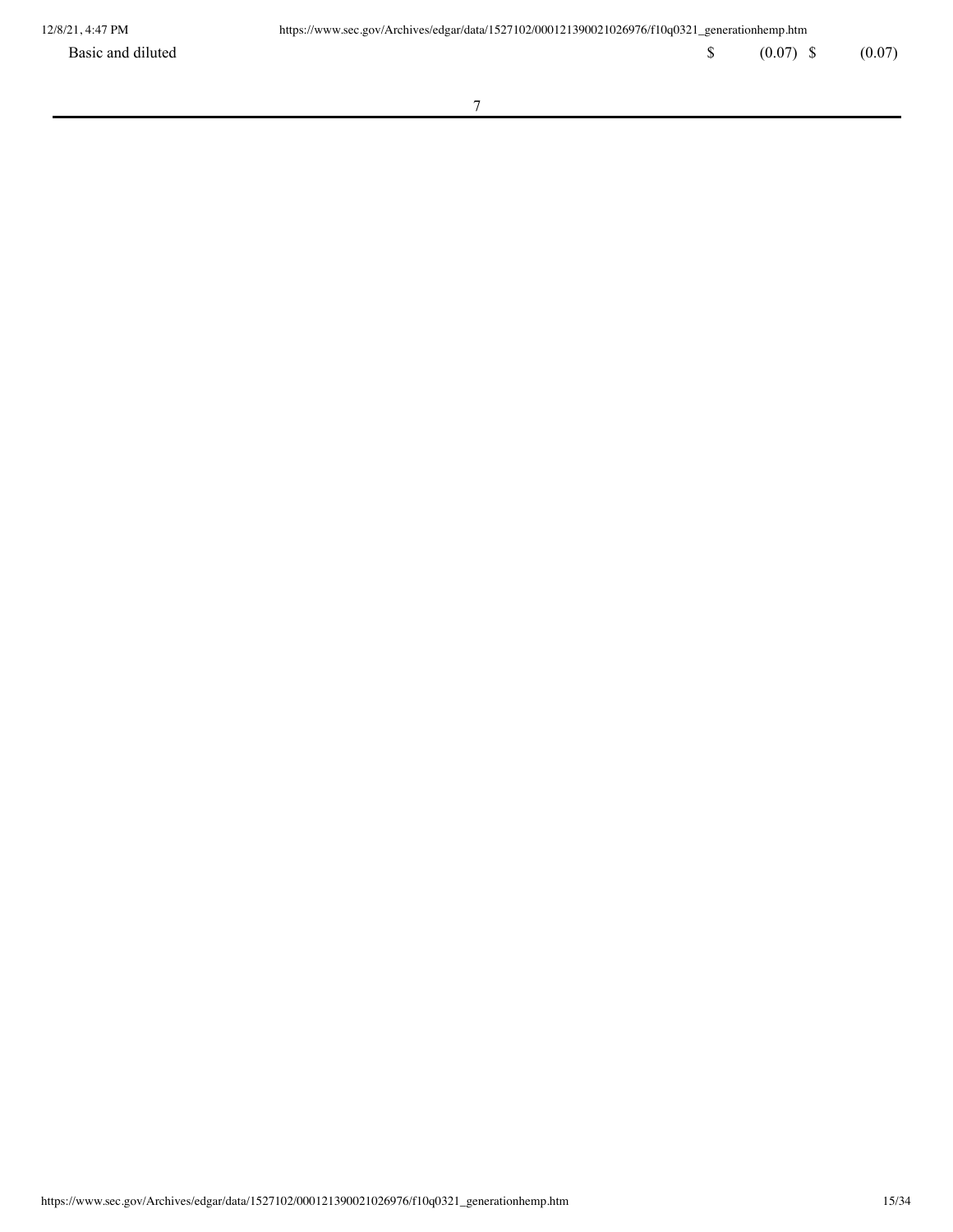## **4. Discontinued Operations**

In connection with the Transaction, management determined to fully divest of EHR's oil and gas activities. As such, these activities are presented as discontinued operations for each of the periods presented.

The following is a summary of the carrying amounts of major classes of assets and liabilities of the discontinued operations to assets and liabilities held for sale:

|                                                                                            |    | March 31,<br>2021 |              | December 31,<br>2020 |
|--------------------------------------------------------------------------------------------|----|-------------------|--------------|----------------------|
| Assets -                                                                                   |    |                   |              |                      |
| Oil and Natural Gas Properties held for sale, at cost, using the successful efforts method | S. | 1,874,849         | <sup>S</sup> | 1,874,849            |
| Accumulated DD&A                                                                           |    | (1,874,849)       |              | (1,874,849)          |
| Total assets of discontinued operations held for sale                                      |    |                   |              |                      |
|                                                                                            |    |                   |              |                      |
| Liabilities                                                                                |    |                   |              |                      |
| Accrued liabilities                                                                        | \$ | 31,856            | -S           | 31,117               |
| Asset retirement obligations                                                               |    | 52,368            |              | 56,834               |
| Revenue payable                                                                            |    | 52,117            |              | 52,117               |
| Note payable                                                                               |    |                   |              |                      |
| Current liabilities of discontinued operations held for sale                               |    | 136,341           |              | 140,068              |
|                                                                                            |    |                   |              |                      |
| Asset retirement obligations -                                                             |    |                   |              |                      |
| Long-term liabilities of discontinued operations held for sale                             |    | 151,390           |              | 144,149              |
| Total liabilities of discontinued operations held for sale                                 |    | 287,731           |              | 284,217              |

The following is a summary of the major classes of line items constituting loss on discontinued operations shown in the consolidated statements of operations:

|                                        |              | For the three months ended<br>March 31, |  |
|----------------------------------------|--------------|-----------------------------------------|--|
|                                        | 2021         | 2020                                    |  |
| Revenue -                              |              |                                         |  |
| Oil and gas sales                      | 21,989<br>\$ | 71,108<br><sup>S</sup>                  |  |
|                                        |              |                                         |  |
| Costs and Expenses                     |              |                                         |  |
| Lease operating expense                | 22,728       | 38,304                                  |  |
| Depreciation, depletion & amortization |              | 8,014                                   |  |
| Accretion                              | 2,775        | 4,296                                   |  |
| Total costs and expenses               | 25,503       | 50,614                                  |  |
|                                        |              |                                         |  |
| Interest expense                       |              | 13,750                                  |  |
|                                        |              |                                         |  |
| Income from discontinued operations    | $(3,514)$ \$ | 6,744                                   |  |
|                                        |              |                                         |  |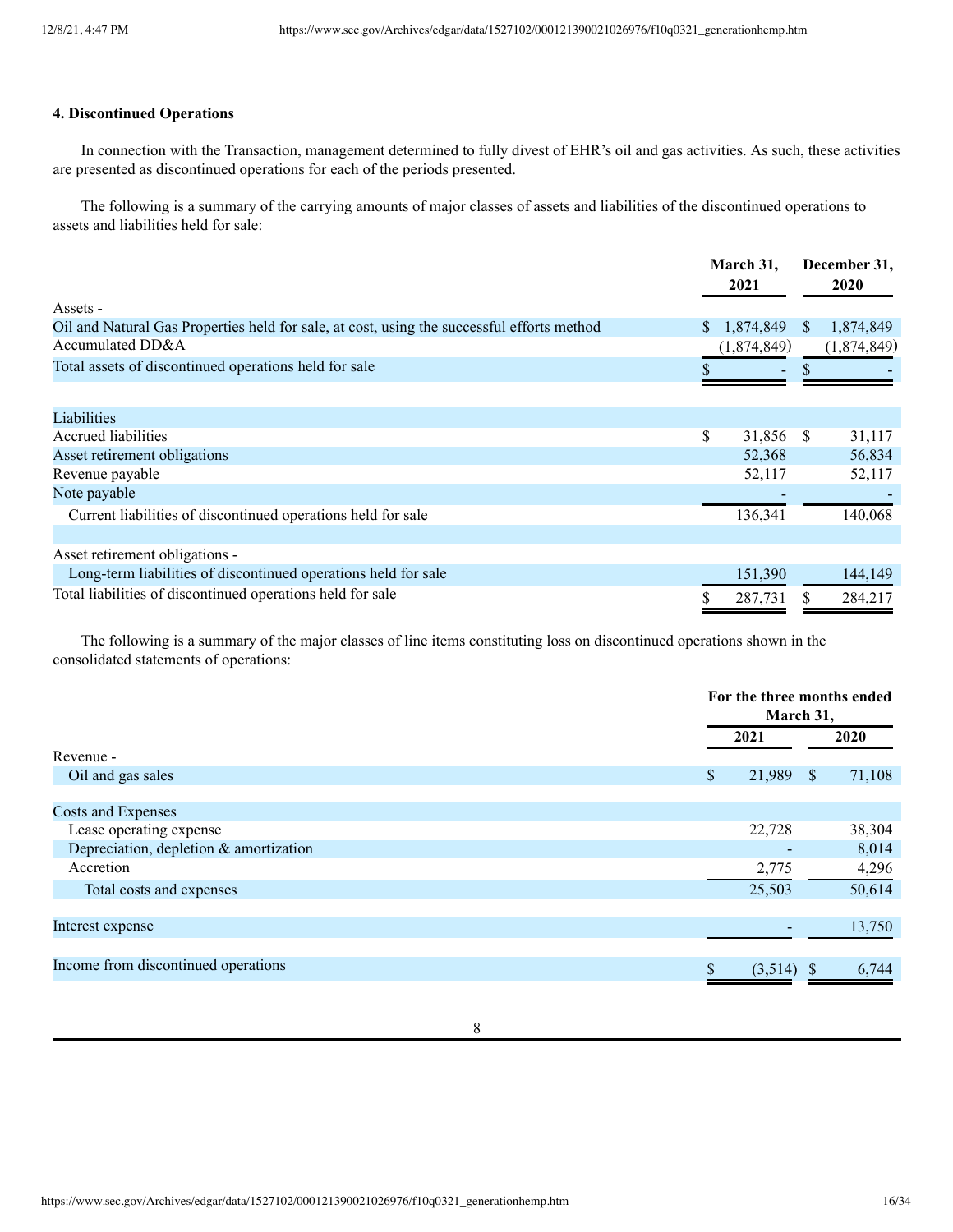#### **5. Notes Payable – Related Parties**

Notes payable – related parties consisted of the following:

|                                                            | March 31.<br>2021 | December 31,<br><b>2020</b> |
|------------------------------------------------------------|-------------------|-----------------------------|
| Senior Secured Promissory Note                             | \$<br>$\omega$    | \$<br>1,500,000             |
| Convertible Promissory Note                                | $\qquad \qquad$   | 208,874                     |
| Subordinated Promissory Note to CEO                        | 490,000           | 490,000                     |
| Secured Promissory Note to Coventry Asset Management, LTD. | 1,000,000         | 1,000,000                   |
| Subordinated Promissory Note to Investor                   | 500,000           | 500,000                     |
|                                                            |                   |                             |
| Total                                                      | 1,990,000         | 3,698,874                   |
| Less debt discounts                                        | (199,060)         | (362, 282)                  |
|                                                            |                   |                             |
| Total Notes Payable – Related Parties                      | 1,790,940         | 3,336,592                   |

*Senior Secured Promissory Note –* On March 9, 2021, the total principal, interest and accrued fees under the Senior Secured Promissory Note was contributed to the Company and exchanged into 1,000,000 common shares.

*Convertible Promissory Note –* On March 9, 2021, the convertible promissory note issued in October 2019, together with accrued interest thereon, was converted into 618,660 common shares under the terms of the note.

*Subordinated Promissory Note to CEO –* Our CEO made advances to the Company during 2020 under a subordinated promissory note due September 30, 2021. The note bears interest at 10% per annum. Accrued interest on this subordinated promissory note totaled \$3,735 at March 31, 2021 and \$22,393 at December 31, 2020.

*Secured Promissory Note and Warrants to Coventry Asset Management, LTD. –* On December 30, 2020, the Company received proceeds from issuance of a secured promissory note in principal amount of \$1,000,000 to Coventry Asset Management, LTD. The unpaid balance of the secured promissory note bears interest at a rate of 10% per annum. The secured promissory note and accrued interest are due June 30, 2021. The promissory note is secured by the real property acquired in the acquisition of certain assets of Halcyon.

In addition, the holder of the secured promissory note received a warrant to purchase 1,000,000 shares of common stock exercisable at an exercise price of \$0.352 per share. This warrant was subsequently exercised in the first quarter of 2021.

*Subordinated Promissory Note and Warrants to Investor* – On December 30, 2020, the Company issued a subordinated promissory note in principal amount of \$500,000 to an accredited investor. The unpaid balance of the Subordinated Note bears interest at a rate of 10% per annum. The subordinated note and accrued and unpaid interest are due September 30, 2021. The Company made a principal payment of \$250,000 in April 2021. Accrued interest on this subordinated promissory note totaled \$12,466 at March 31, 2021.

If at any time prior to September 30, 2021, the Company raises new equity capital in the amount of \$5,000,000 or more, then within five business days of closing, repayment of all outstanding principal and interest on the Subordinated Note will be due.

In addition, the holder of the subordinated note received a warrant to purchase 500,000 shares of common stock exercisable until December 30, 2022 at an exercise price of \$0.352 per share.

9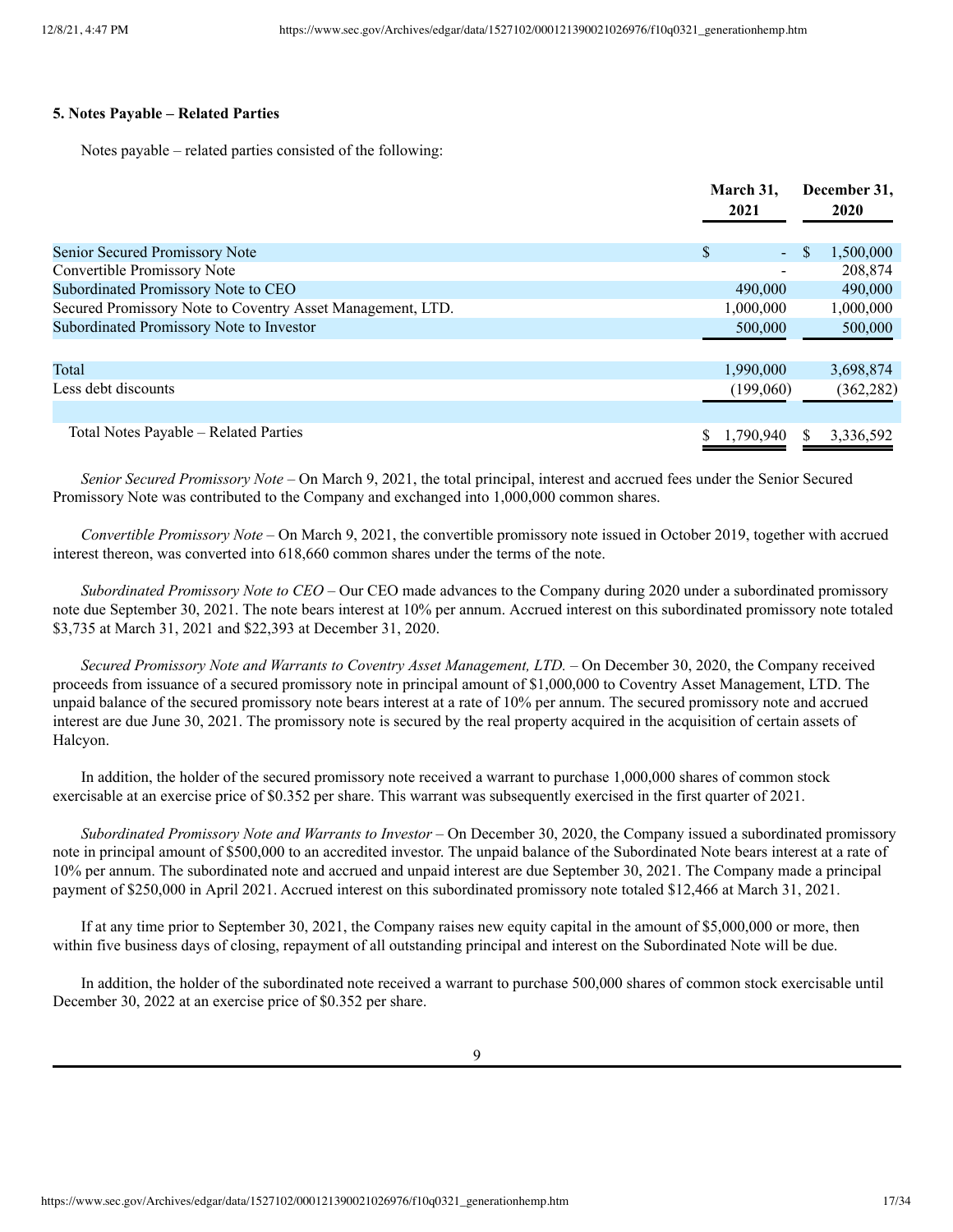# **6. Other Indebtedness**

Other indebtedness consisted of the following:

|                                      | March 31,<br>2021 |    | December 31,<br><b>2020</b> |
|--------------------------------------|-------------------|----|-----------------------------|
| Mortgage Payable                     | \$<br>618,721     | S. | 619,461                     |
| Paycheck Protection Program Loan     | 25,200            |    | 25,200                      |
| Total                                | 643,921           |    | 644,661                     |
| Less current portion                 | (618, 721)        |    | (619, 461)                  |
| Total Other Indebtedness - Long-Term | 25,200            |    | 25,200                      |

*Mortgage Payable and Operating Lease—*The Company is obligated under a mortgage payable, dated September 15, 2014 and as amended October 1, 2019, secured by its warehouse property located in Denver, Colorado. The note provides for a 25-year amortization period and an initial interest rate of 9% annually. As amended, the note matured on January 15, 2021 but was extended under terms of the amendment to July 15, 2021 after payment by the Company of an extension fee of 1% of the then outstanding principal. The rate during the extension period is 11% annually and the monthly payment is \$6,067.

The Company leases the Denver warehouse property to a tenant under an operating lease expiring June 30, 2021 for a monthly rent of \$7,500. The lease requires the tenant reimburse us for property taxes and insurance and to maintain the interior and exterior of the warehouse (except for the roof). Minimum future rents for 2021 are \$22,500.

*Paycheck Protection Program Loan –* Congress created the Paycheck Protection Program ("PPP") under the Coronavirus Aid, Relief, and Economic Security Act ("CARES Act") to provide forgivable loans to eligible small businesses facing economic hardship to retain U.S. employees on their payroll during the Coronavirus Disease 2019 ("COVID-19") pandemic.

PPP loan recipients may be eligible to have their loans forgiven if the funds were used for eligible expenses over the eight-week coverage period commencing when the loan was originally disbursed. The amount of forgiveness may be reduced if the percentage of eligible expenses attributed to nonpayroll expenses exceeds 25% of the loan, if employee headcount decreases, or compensation decreases by more than 25% for each employee making less than \$100,000 per year, unless the reduced headcount or compensation levels are restored.

On April 29, 2020, Generation Hemp, Inc. received disbursement of an approved PPP loan in the amount of \$25,200. The Company received notice that the PPP Loan principal and interest thereon was fully forgiven on April 20, 2021.

## **7. Commitments and Contingencies**

*Leases –* The Company assumed Halcyon's lease of office space in Fort Worth, Texas for managerial offices. This lease requires monthly payments of \$2,000 and is month-to-month. Lease expense for this facility totaled \$4,000 in the three months ended March 31, 2021.

The Company leases its operating facility in Kentucky from Oz Capital, LLC, a related party, under a lease expiring May 31, 2024. The lease provides for monthly payments of \$10,249. Oz Capital, LLC is responsible for all taxes and maintenance under the lease. Lease expense for this facility totaled \$27,110 in the three months ended March 31, 2021. A right-of-use asset and lease liability is recorded for this lease.

The right-of-use asset represent the right to use the underlying asset for the lease term, and lease liabilities represent the obligation to make lease payments arising from the lease. A right-of-use asset and lease liabilities were recognized at the commencement date based on the present value of lease payments over the lease term. As the lease does not provide an implicit rate, the Company used its estimated incremental borrowing rate of 10% in determining the present value of the lease payments.

*Pending Insurance Claim –* In 2019, drying equipment that Halcyon purchased from a third party was being placed into service when a fire loss subsequently occurred and destroyed the equipment causing significant business interruption. The cost of this drying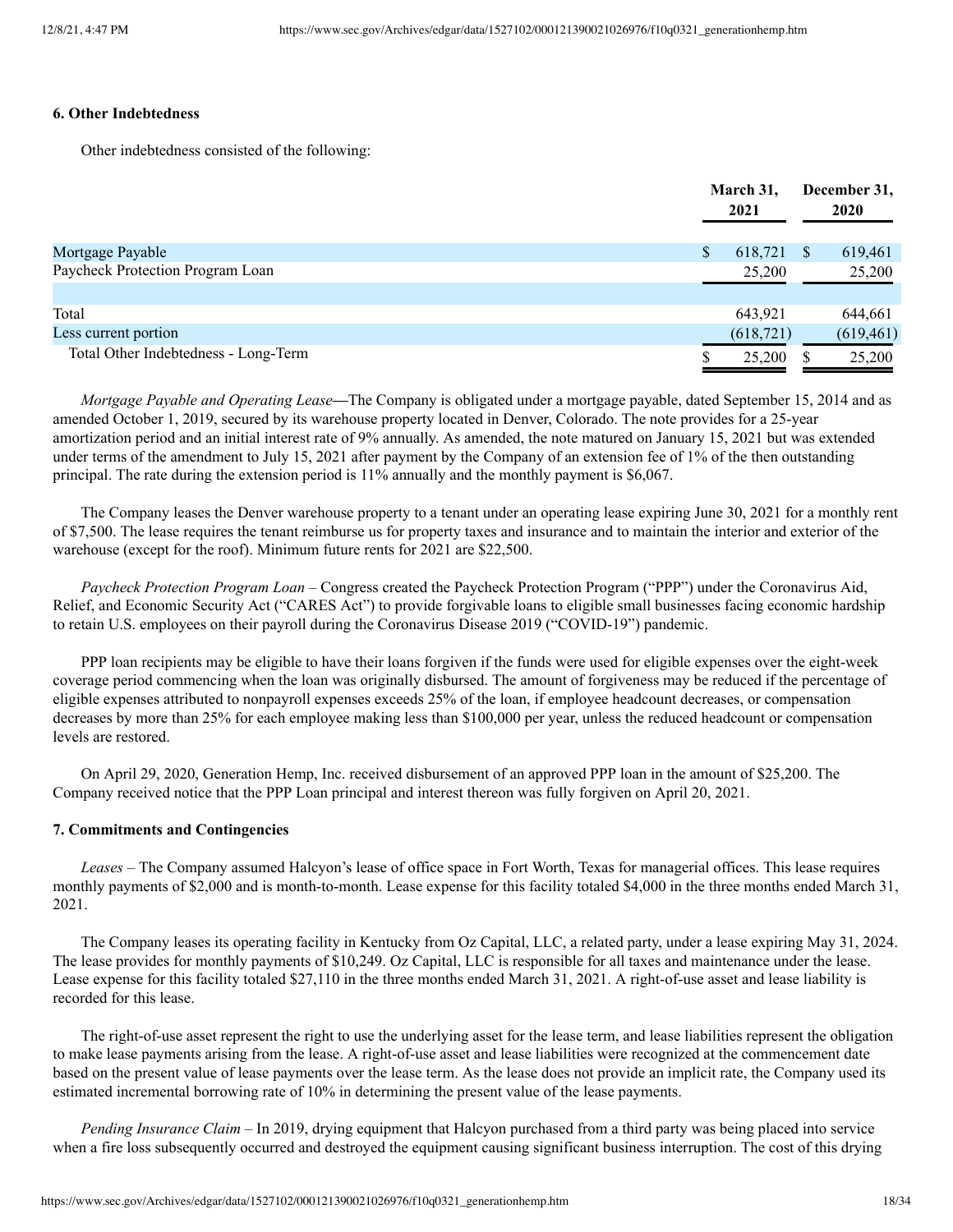equipment totaled \$1.1 million. In 2020, Halcyon received, as partial payment, insurance proceeds of \$595,000 from its insurance carrier.

In the acquisition of Halcyon, the Company assumed Halcyon's rights to any future recoveries related to the fire loss. The Company has filed for additional claims of in excess of \$1.0 million against Halcyon's insurance carrier including violation of Prompt Payment of Claims Act and Texas Insurance Code violations. The Company may also pursue additional recovery of its losses against the third-party general contractor and its insurers. No amounts have been recognized for the possible recovery of these losses.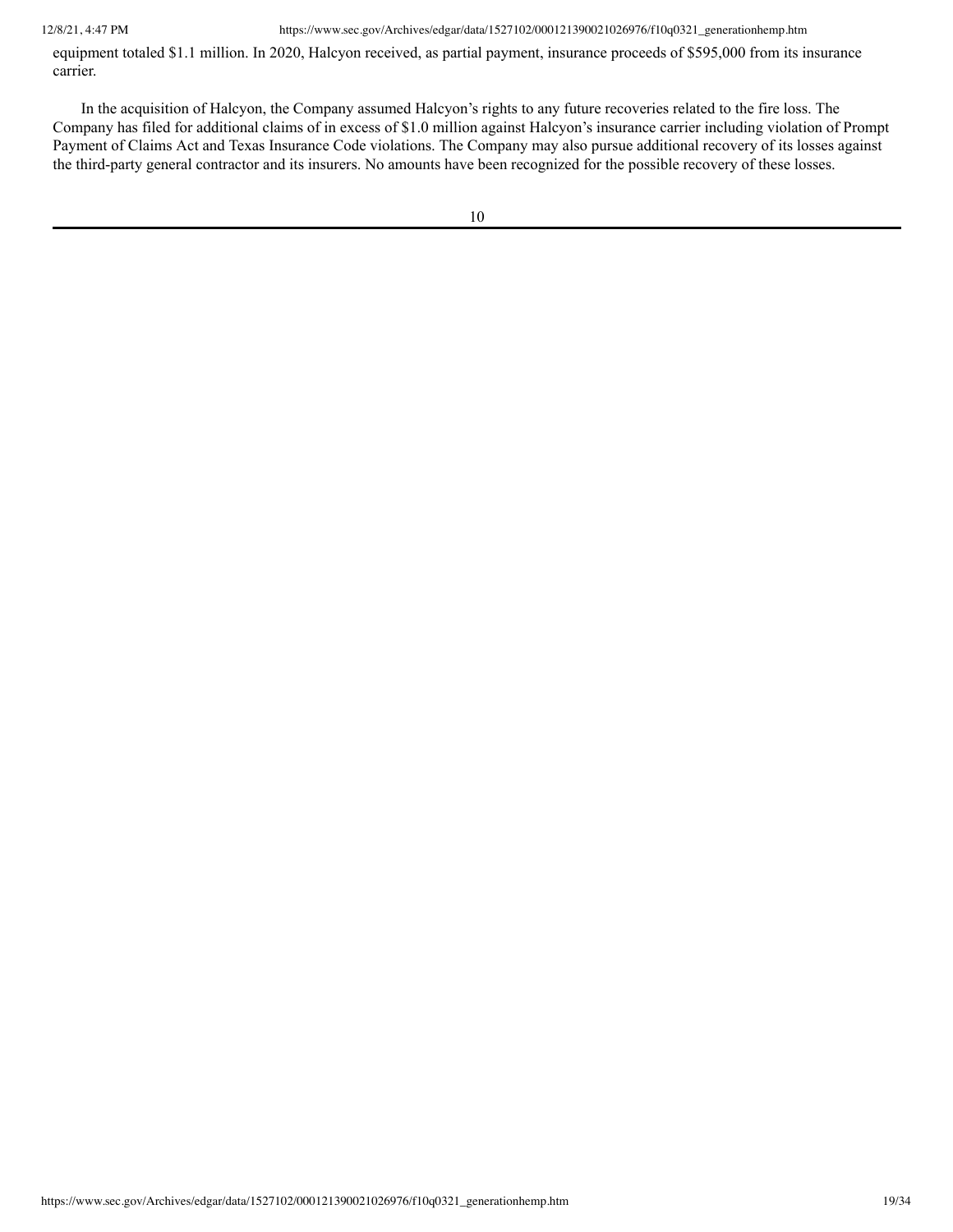*Litigation –* From time to time, we are subject to various litigation and other claims in the normal course of business. Below is a discussion of specific matters. We cannot predict the ultimate outcome of these matters.

#### JDONE, LLC v. Grand Traverse Holdings, LLC and John Gallegos, Denver District Court Case No. 2019CV33723

JDONE, LLC ("JDONE") is a wholly owned subsidiary of the Company and landlord of a commercial warehouse building that was leased to Grand Traverse Holdings, LLC on December 31, 2018 for a term of 61 months, with a personal guaranty from Defendant John Gallegos. On April 12, 2019, Grand Traverse presented JDONE with an alleged forged, signed copy of the draft early termination amendment that JDONE had previously rejected. JDONE has suffered damages due to Defendant's alleged misconduct of approximately \$823,504 plus interest and attorney's fees. A court ordered mediation was held in May 2020 without success. All material defendant motions have been denied by the court. The case is set for jury trial in June 2021. We believe that Grand Traverse Holdings, LLC and John Gallegos are jointly liable for the asserted damages and continue to vigorously pursue our claims.

# KBSIII Tower at Lake Carolyn, LLC and Prime US-Tower at Lake Carolyn, LLC (collectively – "KBSIII") vs. Energy Hunter Resources, Inc.

Plaintiff/Counterdefendant KBSIII was seeking lost rent on office space for periods after EHR vacated office premises located in Las Colinas, Texas. EHR has filed a counter suit alleging specific damages due to uninhabitable premises of the office space due to the intolerable conduct of other tenants located on the same floor. On December 23, 2020, the trial court entered a summary judgment against EHR for \$230,712. The judgment provides for post-judgment interest at a rate of 5% per annum until paid and further provides for additional amounts owed should EHR pursue unsuccessful appeals to higher courts. At March 31, 2021, the Company had accrued \$252,583 for this judgment.

#### Arbitration – Jones & Keller, P.C.

In February 2021, Jones & Keller, P.C., a Denver law firm that previously represented the Company, filed an arbitration demand against the Company and JDONE for the payment of alleged legal fees owing regarding our lawsuit against Grand Traverse Holdings, LLC and John Gallegos discussed above. We subsequently engaged new legal counsel and filed a counterclaim for charging inappropriate and unreasonable legal fees and for unreasonable, unnecessary and duplicative work. An arbitration hearing is anticipated during the summer of 2021.

#### **8. Equity**

*Series A Preferred Stock –* The Company has 6,328,948 shares of Series A Preferred outstanding. Each share of the Series A Preferred; (a) converts into 12 shares of common stock of the Company, (b) possesses full voting rights, on an as-converted basis, with the common stock of the Company, and (c) has no dividend rate.

*December 2020 Issuance of Series B Preferred Stock Units –* On December 30, 2020, the Company sold to certain accredited investors, including Gary C. Evans, our Chief Executive Officer, an aggregate of 135 preferred stock units comprised of (i) one share of Series B Redeemable Convertible Preferred Stock, no par value, and (ii) one warrant exercisable for 50,000 shares of common stock of the Company.

The sale of the preferred stock units for \$10,000 each resulted in aggregate gross proceeds of approximately \$1.35 million, before deducting estimated offering expenses payable by the Company. Substantially all of the proceeds raised in the offering were used to fund the acquisition of assets of Halcyon, expenses related thereto and for general corporate purposes.

Each share of Series B Preferred Stock is initially convertible into 25,000 shares of common stock, subject to adjustment. Holders of Series B Preferred Stock are entitled to receive dividends of 6.00% per annum based on the stated value equal to \$10,000 per share. Except as otherwise required by law, the Series B Preferred Stock does not have voting rights. However, as long as any shares of Series B Preferred Stock are outstanding, the Company will not, without the affirmative vote of the holders of a majority of the then outstanding shares of the Series B Preferred Stock, (a) alter or change adversely the powers, preferences or rights given to the Series B Preferred Stock, (b) alter or amend the related certificate of designation, (c) amend its certificate of incorporation or other charter documents in any manner that adversely affects any rights of the holders of Series B Preferred Stock, (d) repay, repurchase or offer to repay, repurchase or otherwise acquire more than a de minimis number of shares of its common stock, (e) enter into any agreement with respect to any of the foregoing, or (f) pay cash dividends or distributions on any equity securities of the Company other than pursuant to the terms of the outstanding Series B Preferred Stock. The Series B Preferred Stock does not have a preference upon any liquidation, dissolution or winding-up of the Company.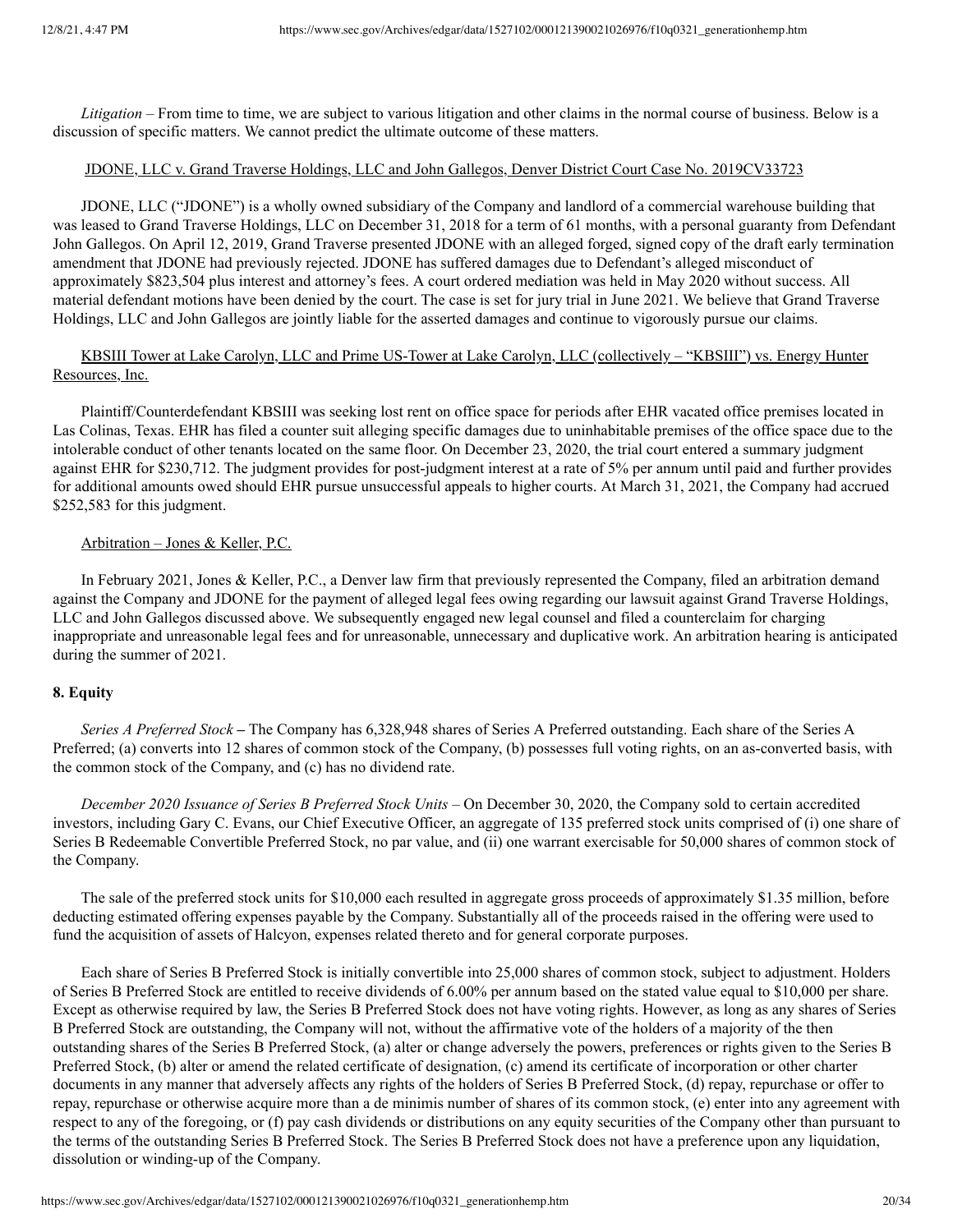Beginning the later of June 30, 2021 or the effectiveness of any registration statement registering the underlying common shares, all or any portion of the Series B Preferred Stock may be converted, at their holder's option, into 25,000 shares of common stock, as adjusted for any stock dividends, splits, combinations or similar events.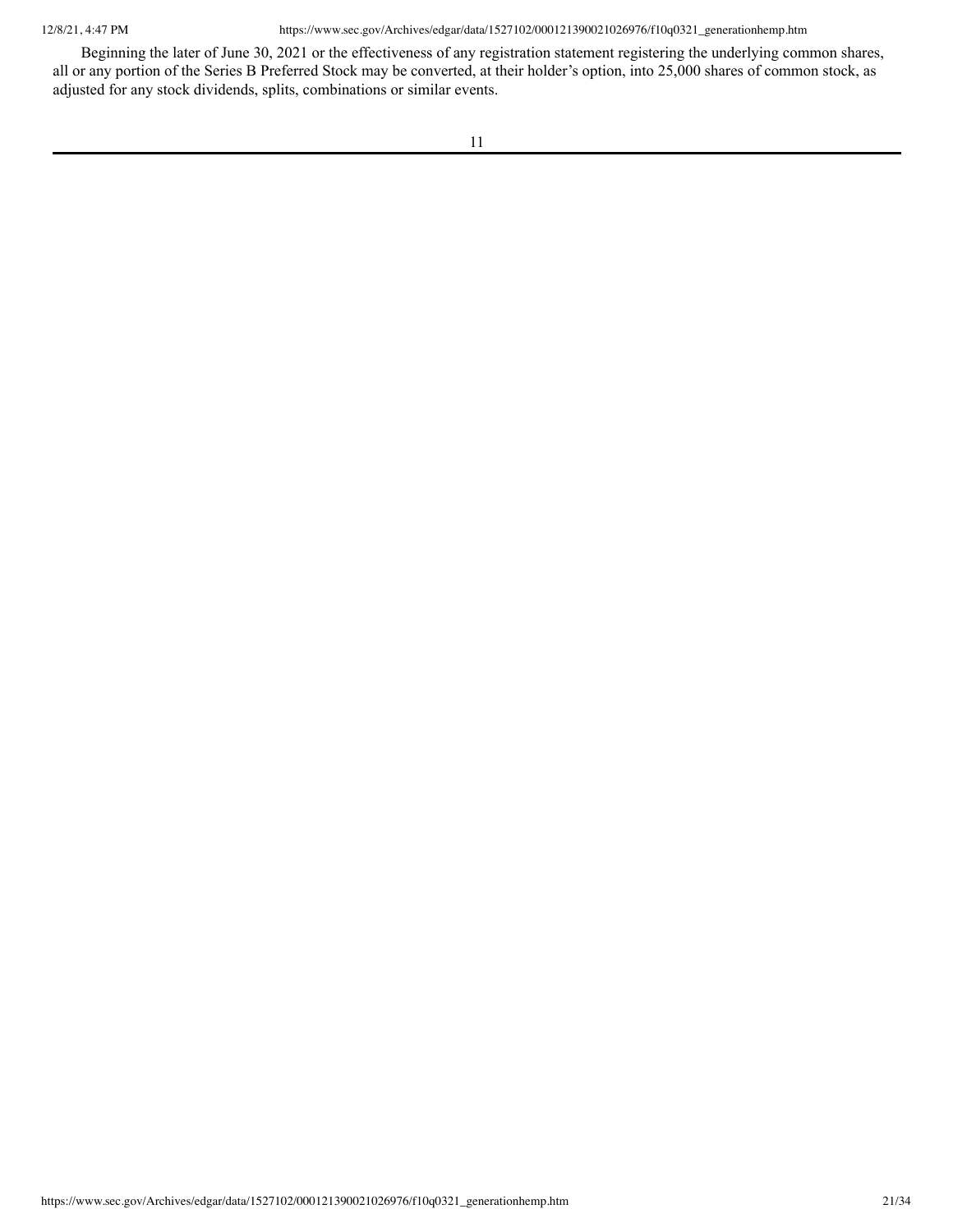At any time after the occurrence of a "Qualifying Event," the Company, upon 5-day written notice, shall have the right to cause each share of Series B Preferred Stock (and all accrued in-kind dividends with respect thereto) to be converted into common stock. For purposes of this automatic conversion of the Series B Preferred Stock, a "Qualifying Event" shall have occurred if (A) (1) the rolling five-trading day volume-weighted average trading price of shares of the common stock exceeds \$1.00, and (2) there shall be an effective registration statement under the Securities Act of 1933, as amended covering all of the shares of common stock which would be issuable upon conversion of all of the outstanding shares of Series B Preferred Stock or (B) the Company closes a firm commitment underwriting of the common stock on a Form S-1 Registration Statement with aggregate gross proceeds of at least \$5,000,000 at a price per share equal to or greater than \$1.00. In each instance, a conversion may not be made unless the Company has filed an amendment to its Articles of Incorporation effecting an increase in its authorized common stock so that the Company has a sufficient number of authorized and unissued shares of common stock so as to permit the conversion of all outstanding shares.

The Series B Preferred Stock may be redeemed by the Company for its stated value, plus accrued and unpaid dividends, at any time. On June 30, 2021, September 30, 2021 and December 31, 2021, redemption payments of 12.5% each of the total amount of Series B Preferred Stock then outstanding plus accrued dividends will be due from the Company to each Holder of Series B Preferred Stock. The first required redemption payment was made in April 2021.

Each warrant is exercisable until December 30, 2022 at an exercise price of \$0.352 per share.

*Common Stock –* At March 31, 2021, the Company had 34,977,953 common shares outstanding. Following is a discussion of common stock issuances during the periods presented:

● *February 2020 Issuance of Common Stock Units –* In February 2020, the Company issued 250,000 common units for \$100,000. Each unit consisted of one share of common stock and a warrant for purchase of one common share for \$0.40 per share. The warrant expires March 1, 2022 and contain certain anti-dilution provisions requiring a downward adjustment to the exercise price of the warrant if dilutive instruments are issued at prices less than the warrant exercise price. Proceeds of this issuance were used for general corporate purposes.

The common stock issued in the exchange was valued using the trading price of the common stock on February 20, 2020. The warrants were valued at \$45,848 using a binomial lattice valuation model using inputs as of the exchange date. Our expected volatility assumption was based on the historical volatility of the Company's common stock (252%). The expected life assumption was based on the expiration date of the warrant (two years). The risk-free interest rate for the expected term of the warrant was based on the U.S. Treasury yield curve in effect at the time of measurement (1.39%). The warrants are classified within equity in the consolidated balance sheets. Under GAAP, the anti-dilution provisions will be accounted for if and when these provisions are triggered.

- *Acquisition of Certain Assets of Halcyon* the Company issued 6,250,000 shares of common stock valued at \$2.5 million (valued at \$0.40 per share; restricted from trading for a period of up to one year) in the acquisition. Refer to Note 3.
- *2021 First Quarter Issuances of Common Stock Units* In the first quarter of 2021, the Company issued 800,000 common stock units for total proceeds of \$400,000. Each common stock unit consists of one share of common stock and a warrant for the purchase of two shares of common stock for \$0.50 each. Each warrant is exercisable any time before its expiration on the second anniversary of its issuance.
- *Warrant Exercises* In the first quarter of 2021, the Company received \$2,967,000 million for the exercise of 8,428,976 outstanding warrants.
- *Issuances for Exchange or Conversion of Debt* The Company issued a total of 1,618,660 common shares for the exchange or conversion of outstanding debt. Refer to Note 5.
- *Stock-based Compensation* The Company issued 500,000 restricted common shares as incentive compensation to two executives who joined the Company in the first quarter of 2021.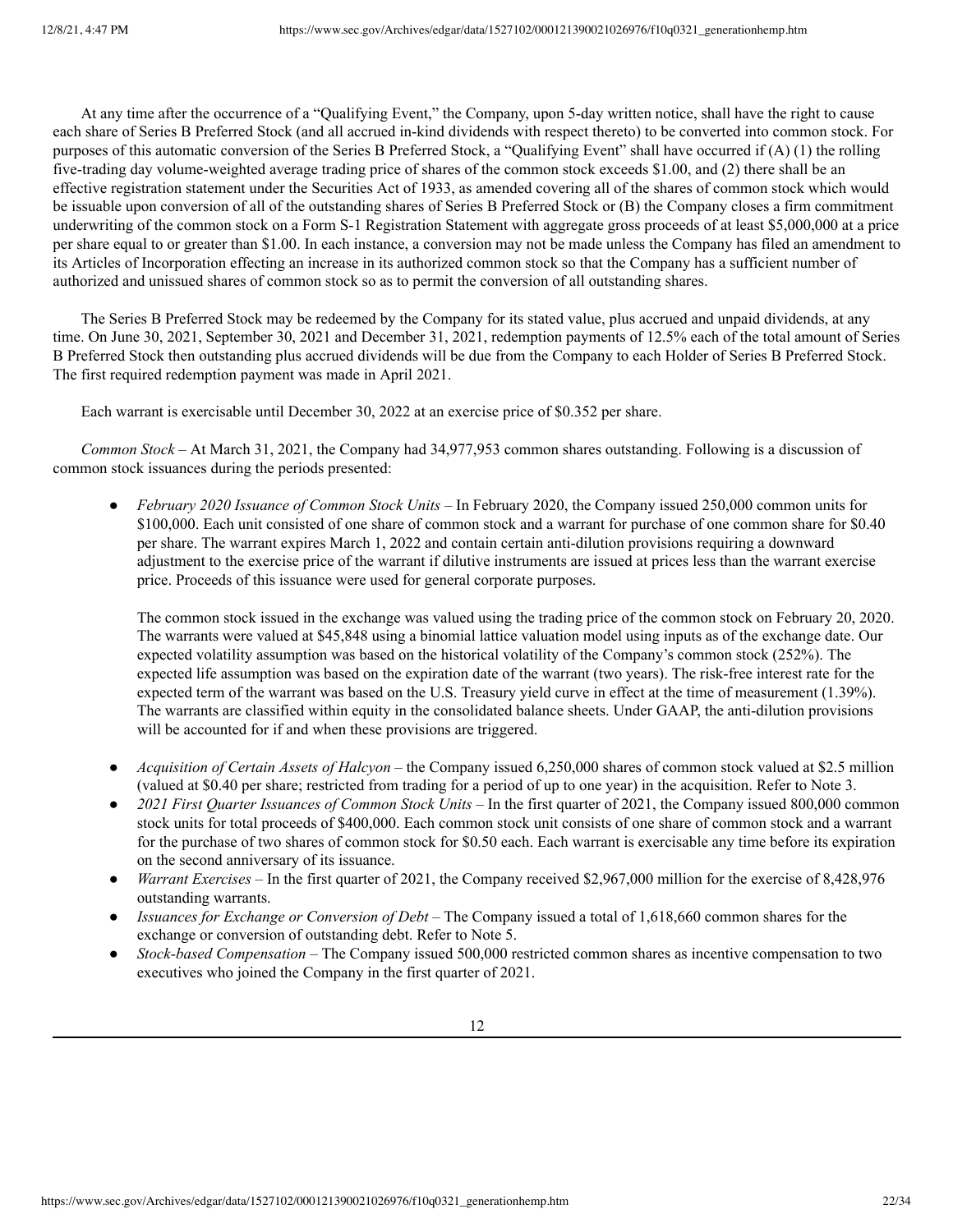*Common Stock Warrants Outstanding –* Following is a summary of warrants outstanding:

|                                                   | # of Warrants |               | <b>Exercise Price</b><br>(each) | <b>Expiration Date</b> | <b>Method of Exercise</b> |
|---------------------------------------------------|---------------|---------------|---------------------------------|------------------------|---------------------------|
| Issued upon exchange of EHR Series C Preferred    |               |               |                                 |                        |                           |
| Stock $(1)$                                       | 1,065,340     | $\mathcal{S}$ | 0.352                           | November 27, 2021      | Cash                      |
| Issued upon exchange of EHR Series C Preferred    |               |               |                                 |                        |                           |
| Stock $(1)$                                       | 7,244,316     | \$            | 0.352                           | November 27, 2021      | Cashless                  |
| Issued in February 2020 with common stock units   |               |               |                                 |                        |                           |
| (2)                                               | 250,000       | $\mathbb{S}$  | 0.400                           | March 1, 2022          | Cash                      |
| Issued in December 2020 with Series B preferred   |               |               |                                 |                        |                           |
| units $(1)$                                       | 5,500,000     | <sup>S</sup>  | 0.352                           | December 30, 2022      | Cash                      |
| Issued in December 2020 with subordinated note to |               |               |                                 |                        |                           |
| investor $(1)$                                    | 500,000       | \$            | 0.352                           | December 30, 2022      | Cash                      |
| Issued in Q1 2021 with common stock units $(1)$   | 1,600,000     | \$            | 0.500                           | Jan-Feb, 2023          | Cash                      |
| Total warrants outstanding at December 31, 2020   | 16,159,656    |               |                                 |                        |                           |

(1) May be redeemed for \$0.0001 per warrant at the Company's option with 30 days advanced notice should the weighted average market price of common stock exceed \$1.00 for any five out of seven consecutive trading days with a minimum average daily trading volume for such seven-day period of at least 25,000 shares of common stock.

(2) Contains certain anti-dilution provisions requiring a downward adjustment to the exercise price of the warrant if dilutive instruments are issued at prices less than the warrant exercise price.

Following is a summary of outstanding stock warrants activity for the periods presented:

| Warrants as of January 1, 2020 | 14,488,632  |
|--------------------------------|-------------|
| Issued                         | 250,000     |
| Warrants as of March 31, 2020  | 14,738,632  |
|                                |             |
| Warrants as of January 1, 2021 | 22,988,632  |
| Issued                         | 1,600,000   |
| Exercised                      | (8,428,976) |
| Warrants as of March 31, 2021  | 16,159,656  |
|                                |             |

#### **9. Stock-Based Compensation**

We award restricted stock or stock options as incentive compensation to employees. Generally, these awards include vesting periods of up to three years from the date of grant.

In the first quarter of 2021, the Company issued 500,000 restricted shares valued at \$158,500 as incentive compensation to two executives who joined the Company. Compensation expense related to these awards totaled \$42,250 for the three months ended March 31, 2021. As of March 31, 2021, there was \$116,250 of total unrecognized compensation cost related to unvested awards to be recognized over a weighted-average period of nine months.

# **10. Income Taxes**

Income tax provisions for interim quarterly periods are generally based on an estimated annual effective income tax rate calculated separately from the effect of significant, infrequent or unusual items related specifically to interim periods. An income tax benefit for the three months ended March 31, 2021 or 2020 was not recognized because tax losses incurred were fully offset by a valuation allowance against deferred tax assets. There were no uncertain tax positions as of March 31, 2021.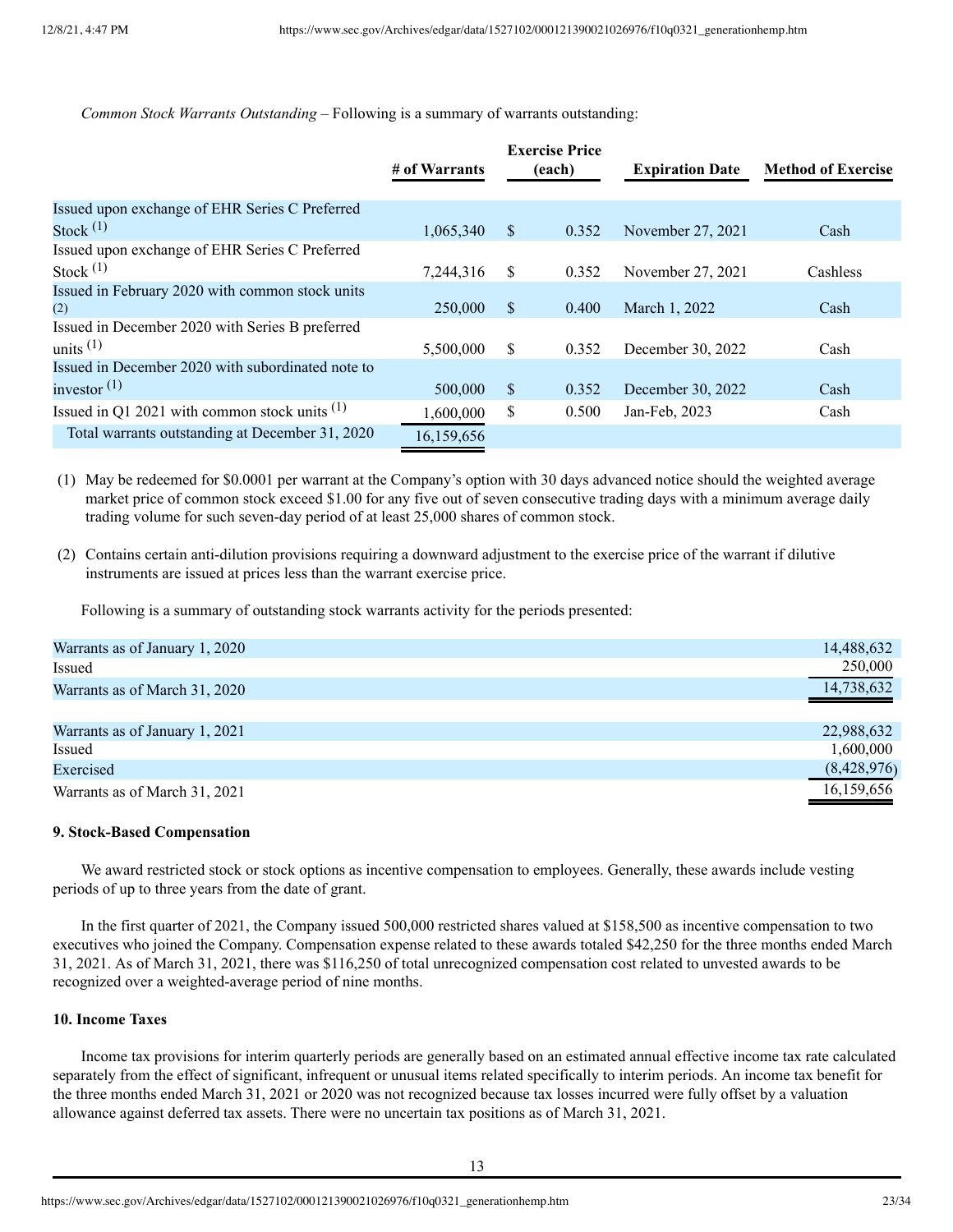## **11. Supplemental Cash Flow Information**

|                                                                            |                 | For the three months<br>ended March 31, |  |
|----------------------------------------------------------------------------|-----------------|-----------------------------------------|--|
|                                                                            | 2021            | <b>2020</b>                             |  |
| Cash paid for interest                                                     | \$<br>31,446 \$ |                                         |  |
| Cash paid for taxes                                                        |                 |                                         |  |
|                                                                            |                 |                                         |  |
| Noncash investing and financing activities:                                |                 |                                         |  |
| Acquisition of certain assets of Halcyon Thruput, LLC                      |                 |                                         |  |
| - issuance of common shares                                                | 2,500,000       |                                         |  |
| - issuance of subordinated note                                            | 850,000         |                                         |  |
| - assumption of Halcyon bank note                                          | 995,614         |                                         |  |
| Series B preferred stock dividend payable                                  | 20,250          |                                         |  |
| Issuance of common stock units previously subscribed                       | 50,000          |                                         |  |
| Issuances of common shares for exchange or conversion of debt<br>2,160,269 |                 |                                         |  |
|                                                                            |                 |                                         |  |

#### **12. Earnings (Loss) per Share**

The following is the computation of earnings (loss) per basic and diluted share:

|                                                                     |                                    | For the three months<br>ended March 31, |            |  |
|---------------------------------------------------------------------|------------------------------------|-----------------------------------------|------------|--|
|                                                                     | 2021                               |                                         | 2020       |  |
| Amounts attributable to Generation Hemp:                            |                                    |                                         |            |  |
| Numerator                                                           |                                    |                                         |            |  |
| Loss from continuing operations attributable to common stockholders | $(1,833,588)$ \$<br>$\mathbb{S}^-$ |                                         | (718, 888) |  |
| (Loss) income from discontinued operations                          | (3,294)                            |                                         | 6,322      |  |
| Less: preferred stock dividends                                     | (20, 250)                          |                                         |            |  |
| Net loss attributable to common stockholders                        | (1,857,132)                        | <sup>\$</sup>                           | (712, 566) |  |
| Denominator                                                         |                                    |                                         |            |  |
| Weighted average shares used to compute basic EPS                   | 26,691,992                         |                                         | 17,242,955 |  |
| Dilutive effect of preferred stock                                  |                                    | 79,322,376                              |            |  |
| Dilutive effect of common stock warrants                            |                                    | 75,947,376<br>3,325,039<br>9,881,349    |            |  |
| Weighted average shares used to compute diluted EPS                 |                                    | 115,895,717<br>96,515,370               |            |  |
| Earnings (loss) per share:                                          |                                    |                                         |            |  |
| Loss from continuing operations                                     |                                    |                                         |            |  |
| <b>Basic</b>                                                        | \$                                 | $(0.07)$ \$                             | (0.04)     |  |
| Diluted                                                             | \$                                 | $(0.07)$ \$                             | (0.04)     |  |
| (Loss) income from discontinued operations                          |                                    |                                         |            |  |
| <b>Basic</b>                                                        | \$                                 | $(0.00)$ \$                             | 0.00       |  |
| Diluted                                                             | \$                                 | $(0.00)$ \$                             | 0.00       |  |
| Earnings (loss) per share                                           |                                    |                                         |            |  |
| Basic                                                               | \$                                 | $(0.07)$ \$                             | (0.04)     |  |
| Diluted                                                             | \$                                 | $(0.07)$ \$                             | (0.04)     |  |

The computation of diluted earnings per common share excludes the assumed conversion of the Series A and Series B Preferred Stock and exercise of common stock warrants in periods when we report a loss. The dilutive effect of the assumed exercise of outstanding warrants was calculated using the treasury stock method.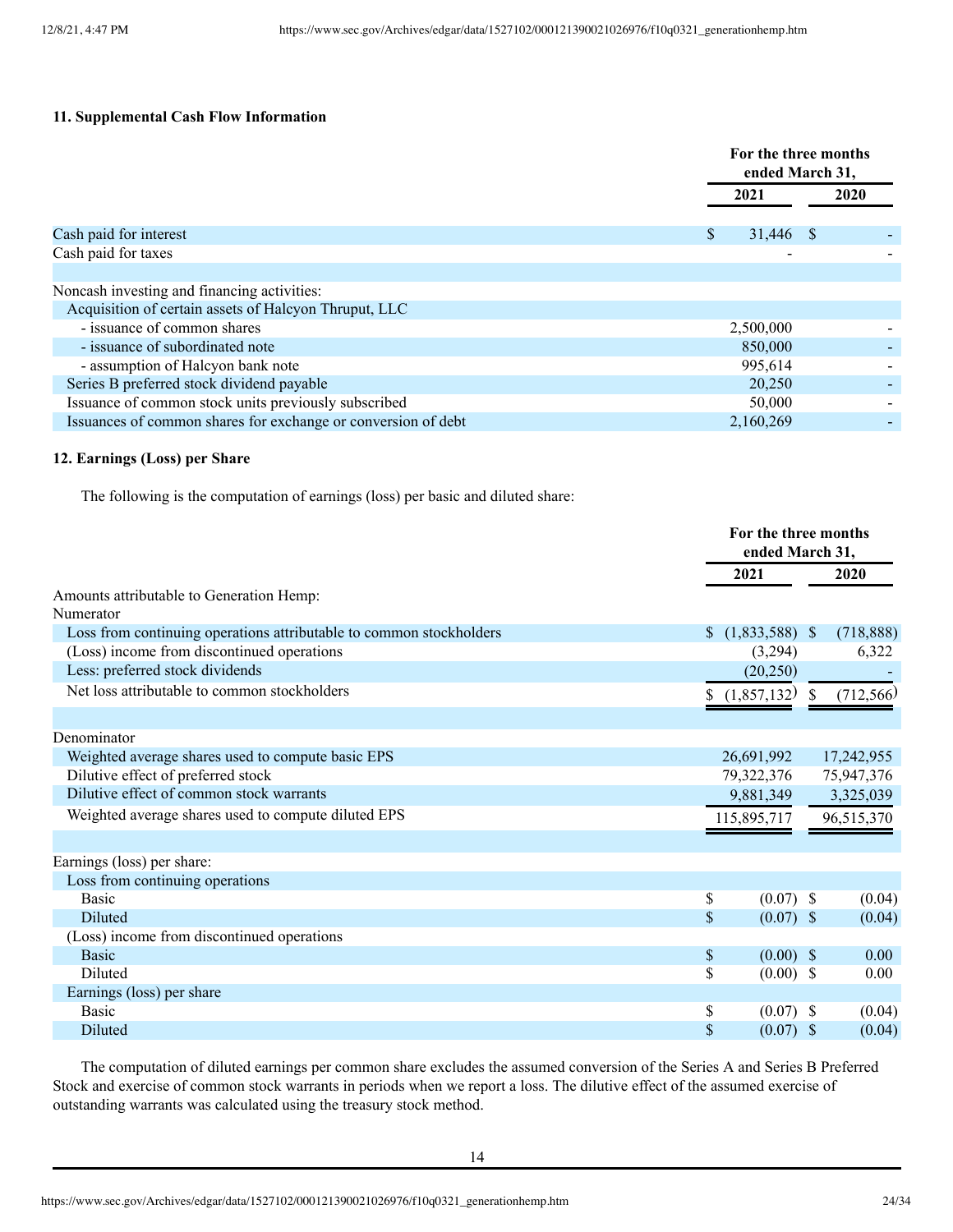#### **13. Subsequent Events**

On April 6, 2021, the Company announced that Chad Burkhardt has joined the Company as its Vice President and General Counsel, effective April 1, 2021. In addition to his annual salary, the Company agreed to make a future grant to Mr. Burkhardt of \$750,000 worth of options for the purchase of our common stock at an exercise price equal to the fair market value of the Company's common stock on the date of grant. Such options will vest annually in equal installments over a three year period from his date of hire.

On April 20, 2021, the Company's PPP Loan in the amount of \$25,200 was forgiven.

\* \* \* \* \*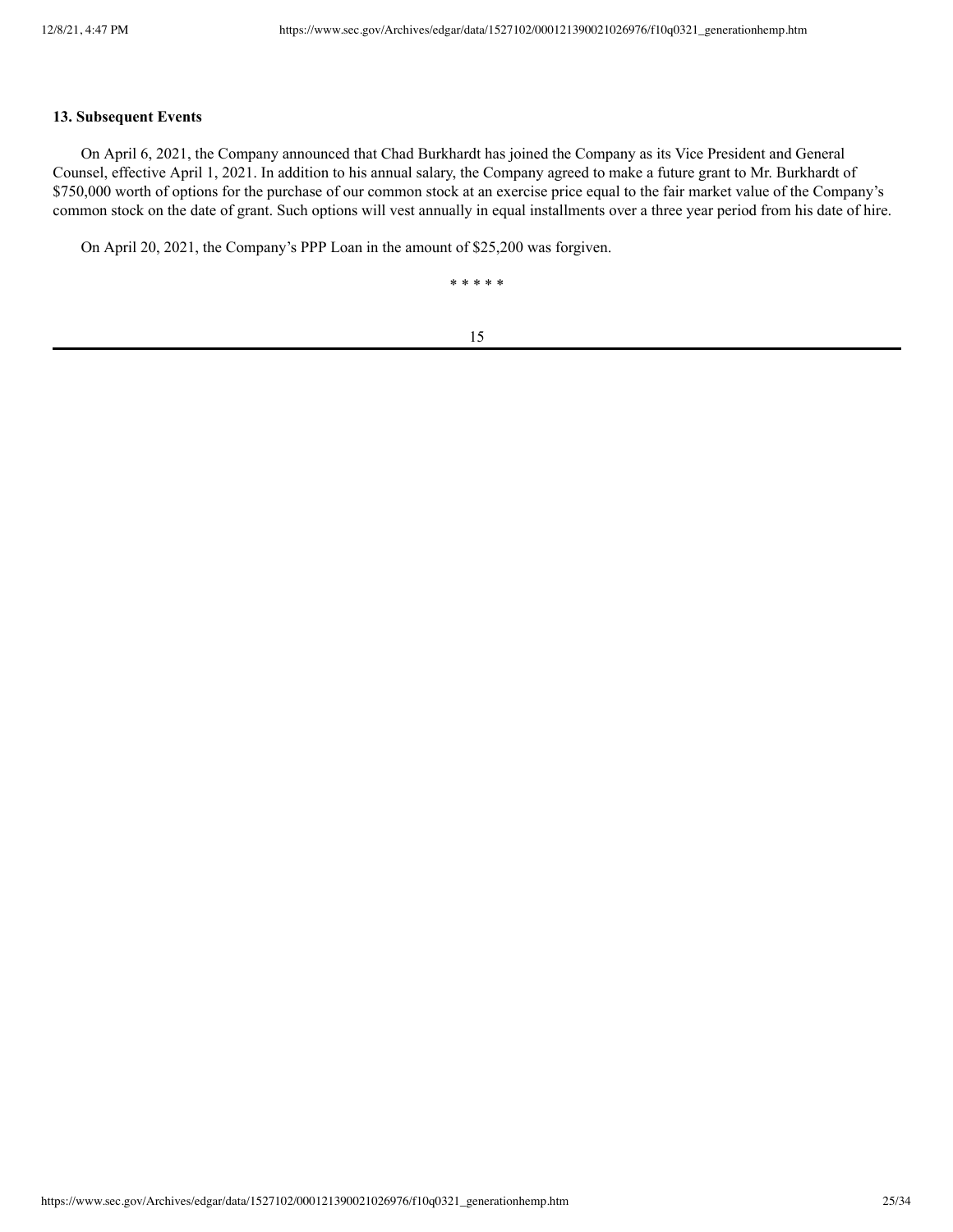#### <span id="page-25-0"></span>**Item 2. Management's Discussion and Analysis of Financial Condition and Results of Operations**

The following discussion and analysis of our financial condition and results of operations should be read in conjunction with the "Management's Discussion and Analysis of Financial Condition and Results of Operations" contained in our Annual Report on Form 10-K ("Annual Report") for the year ended December 31, 2020 filed with the Securities and Exchange Commission ("SEC"), as well as the financial statements and related notes appearing therein and elsewhere in this Quarterly Report. The following discussion contains forward-looking statements that reflect our future plans, estimates, beliefs and expected performance. The forward-looking statements are dependent upon events, risks and uncertainties that may be outside our control. We caution you that our actual results could differ materially from those discussed in these forward-looking statements. Factors that could cause or contribute to such differences are discussed elsewhere in this Quarterly Report, particularly in the "Cautionary Note Regarding Forward-Looking Statements" and in our Annual Report under the heading "Item 1A. Risk Factors," all of which are difficult to predict. In light of these risks, uncertainties and assumptions, the forward-looking events discussed may not occur. We do not undertake any obligation to *publicly update any forward-looking statements except as otherwise required by applicable law.*

### **Overview**

We are a holding company active within the "hemp" space. We were incorporated on July 28, 2008 in the State of Colorado. On November 27, 2019, we purchased approximately 94% of the common stock of Energy Hunter Resources, Inc. ("EHR") in a series of transactions accounted for as a reverse merger (the "Transaction"). Upon closing of the Transaction, we changed our name to Generation Hemp, Inc.

There is limited historical financial information about our Company upon which to base an evaluation of our future performance. We cannot guarantee that we will be successful in the hemp business. We are subject to the risks associated with the regulatory environment in the industry in which we operate. In addition, we are subject to risks inherent in a small company, including limited capital resources, delays and cost overruns due to price and cost increases. There is no assurance that future financing will be available to our Company on acceptable terms. Additional equity financing could result in dilution to existing shareholders.

On January 11, 2021, we completed the acquisition of certain assets of Halcyon Thruput, LLC ("Halcyon"). With this acquisition, we commenced providing post-harvest and midstream services to growers by drying, processing, cleaning and stripping harvested hemp directly from the field and wetbaled at our 48,000 square foot facility located in Hopkinsville, Kentucky. Additionally, the Company offers safe storage services for processed hemp, which enables farmers to maximize strategic market timing. The Company plans to significantly expand its business lines to include post-processing of biomass for use in a number of new products. This expansion will require certain new equipment be procured.

We also generate revenue from rental of our "Cannabis Zoned" (Hemp) warehouse property located in Denver, Colorado currently leased to a hemp seed company.

As of March 31, 2021, EHR held an approximate 8% working interest in an oil & gas property located in Cochran County, Texas within the Slaughter-Levelland Field of the San Andres formation in the Northwest Shelf of West Texas. EHR's oil & gas activities are currently held for sale and are presented in these consolidated financial statements as discontinued operations for each of the periods presented.

*Liquidity –* The Company is dependent upon obtaining additional funding to continue ongoing operations and to pursue its new strategy and execute its acquisition plans.

We are focused on executing our operating strategy now that the Halcyon acquisition has been completed. Management expects to renew contracts with new and existing Halcyon customers for the 2021 harvest. Expansion of our business lines is also expected to result in growth in revenues.

The Company will continue to pursue additional funding opportunities in order to fund future acquisitions and meet its obligations as they become due. In the event financing cannot be obtained, the Company may not be able to satisfy these plans and obligations. These factors raise substantial doubt about the Company's ability to continue as a going concern. The financial statements do not include any adjustments that might result from the outcome of this uncertainty.

*Impact of COVID-19 Pandemic on Our Business* – Our business, results of operations and financial condition have been adversely affected by the COVID-19 pandemic, beginning in mid-March 2020. The COVID-19 pandemic and measures taken to contain it have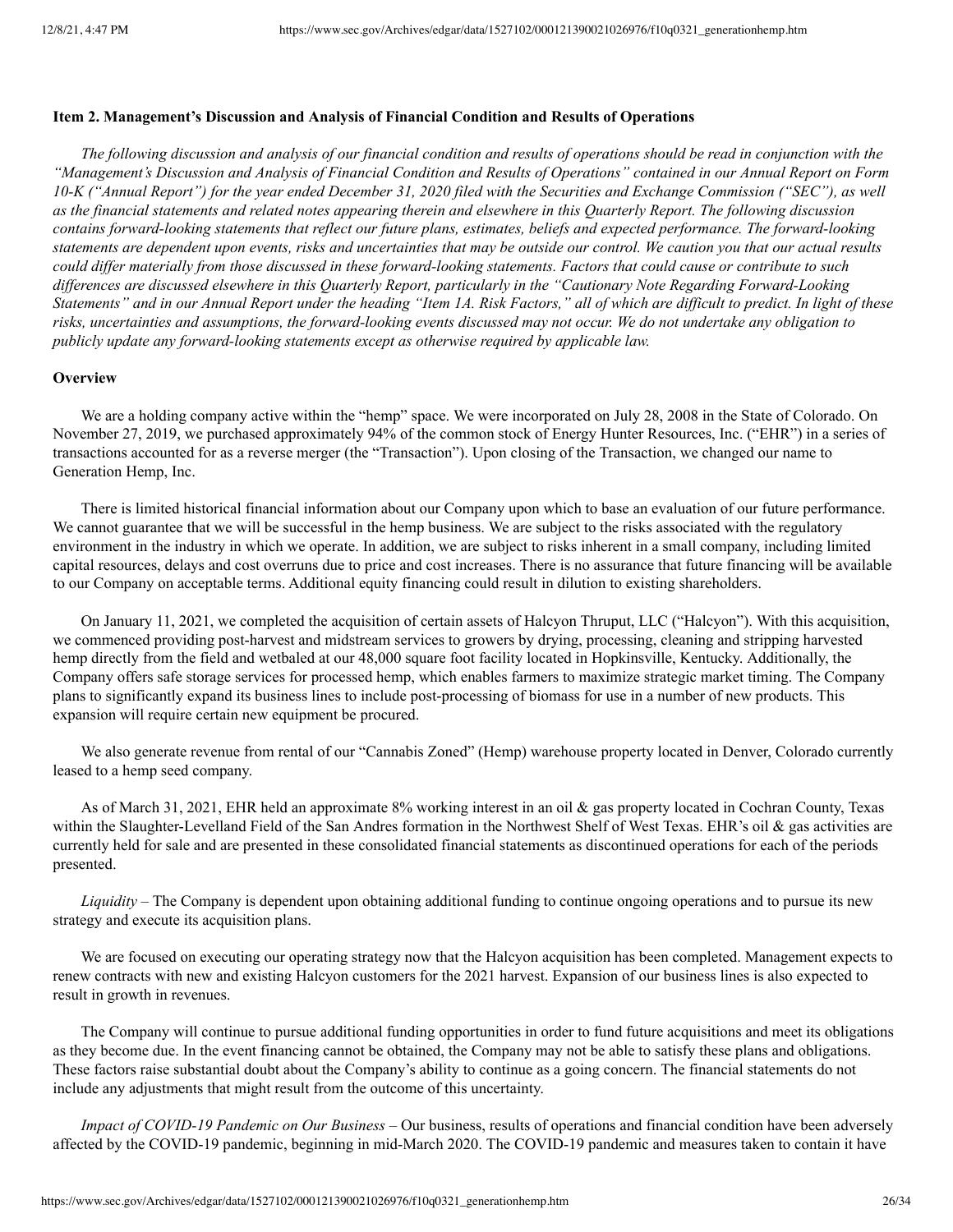subjected our business, results of operations, financial condition, stock price and liquidity to a number of material risks and uncertainties, all of which may continue or may worsen.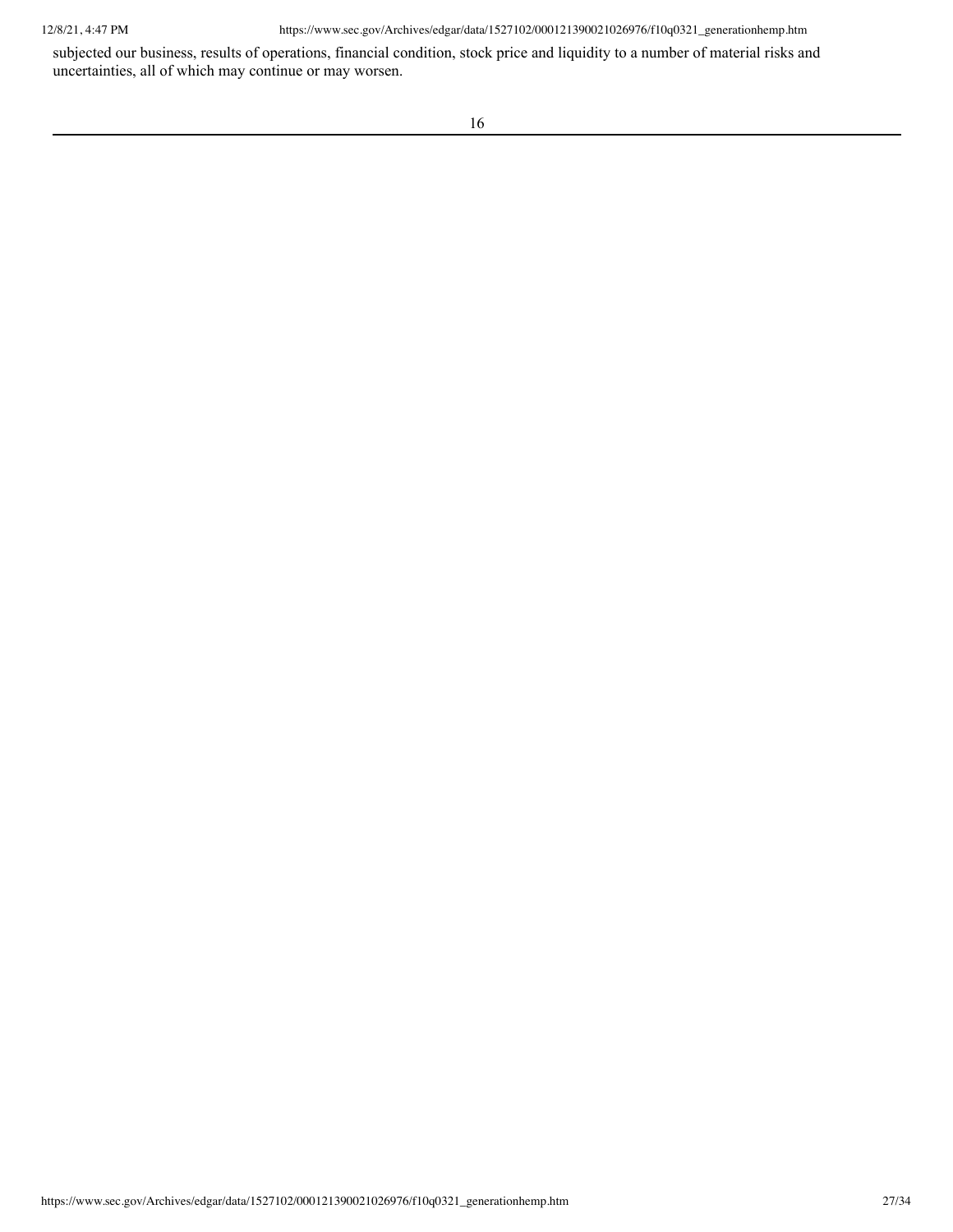#### **Results of Operations**

*Three Months Ended March 31, 2021 Compared to Three Months Ended March 31, 2020*

The net loss for the three months ended March 31, 2021 was \$1.8 million as compared with a net loss of \$743 thousand for the same period of 2020. We completed the acquisition of Halcyon in January 2021. The first six months of each calendar year is typically a slower period for midstream operations within the hemp industry until the annual harvest begins in late-summer. We are presently pursuing midstream services contracts with customers for the 2021 harvest season including larger volume customers that could require year-round processing.

The Company reports its oil & gas activities as discontinued operations. Loss from discontinued operations was \$4 thousand for the three months ended March 31, 2021 as compared with income of \$7 thousand in the 2020 period. Results of operations for the Company's remaining oil  $\&$  gas activities have been significantly reduced due to downturns in oil  $\&$  gas pricing and production and disposals of property interests.

*Revenue*. Revenue from continuing operations for the first quarter of 2021 includes limited post-harvest and midstream services revenue of \$45 thousand since completion of the Halcyon acquisition due to seasonality. Rental revenue totaling \$22 thousand was unchanged in the 2021 and 2020 periods. The Company leases its Denver warehouse under a lease for \$7.5 thousand per month expiring June 30, 2021.

*Cost of Revenue*. Cost of revenue for the first quarter of 2021 was \$158 thousand and consisted of direct labor, supplies and overhead for the Company's post-harvest and midstream services operations which commenced with the Halcyon acquisition.

*Merger and Acquisition Costs*. We incurred \$11 thousand of costs for evaluating acquisition opportunities during the three months ended March 31, 2021 and \$86 thousand in such expenses in the comparable 2020 period as a result of the Halcyon acquisition. The amount of future expenses of this type that we incur will depend upon our future acquisition activities.

*General and Administrative Expense*. General and administrative expenses totaled \$1.1 million for the three months ended March 31, 2021 as compared with \$570 thousand in 2020 period. The increase in general and administrative expense in the 2021 period is principally due to bonus compensation totaling \$600 thousand paid to our CEO for successful completion of the Halcyon acquisition and achievement of strategic goals for the Company partially offset by lower professional fees incurred. This special bonus was also given in consideration of the minimal compensation paid to the CEO during calendar year 2020. General and administrative expense for the first quarter of 2021 also includes \$42 thousand of non-cash stock-based compensation expense.

*Depreciation and Amortization*. Depreciation and amortization expense totaled \$350 thousand in the three months ended March 31, 2021 as compared with \$23 thousand for the same period of 2020. The increase in the 2021 period is due to completion of the Halcyon acquisition including \$245 thousand for amortization of acquired intangible assets. The allocation of the purchase price to the assets acquired in the Halcyon acquisition is preliminary. Final adjustments, including increases and decreases to depreciation and amortization resulting from the allocation of the purchase price to amortizable tangible and intangible assets, may be material.

*Other Income/Expense*. Total other expense was \$252 thousand for the three months ended March 31, 2021 as compared with \$93 thousand for the comparable 2020 period. The largest item of total other expense is interest expense which has increased due to having higher levels of indebtedness. Interest expense for the 2021 period includes amortization of debt discounts totaling \$163 thousand.

In the first quarter of 2021, we sold our investment in the common stock we held for total proceeds of \$35 thousand. This publicly traded security was marked to market each balance sheet date until its sale.

*Income from Discontinued Operations*. In the three months ended March 31, 2020, we recognized income from discontinued operations of \$7 thousand as compared with a loss of \$4 thousand in the three months ended March 31, 2021. The major classes of line items constituting the loss on discontinued operations is presented in Item I, "Financial Statements – Note 4 – Discontinued Operations." Until we fully dispose of our remaining oil  $\&$  gas property interests, we expect lower future revenues and costs as production activities have declined substantially. We do not anticipate making future investment of growth capital into these properties.

#### **Liquidity and Capital Resources**

Our primary source of cash from continuing operations includes post-harvest and midstream services and rental revenue. Our primary uses of cash include our operating costs, general and administrative expenses and merger and acquisition expenses.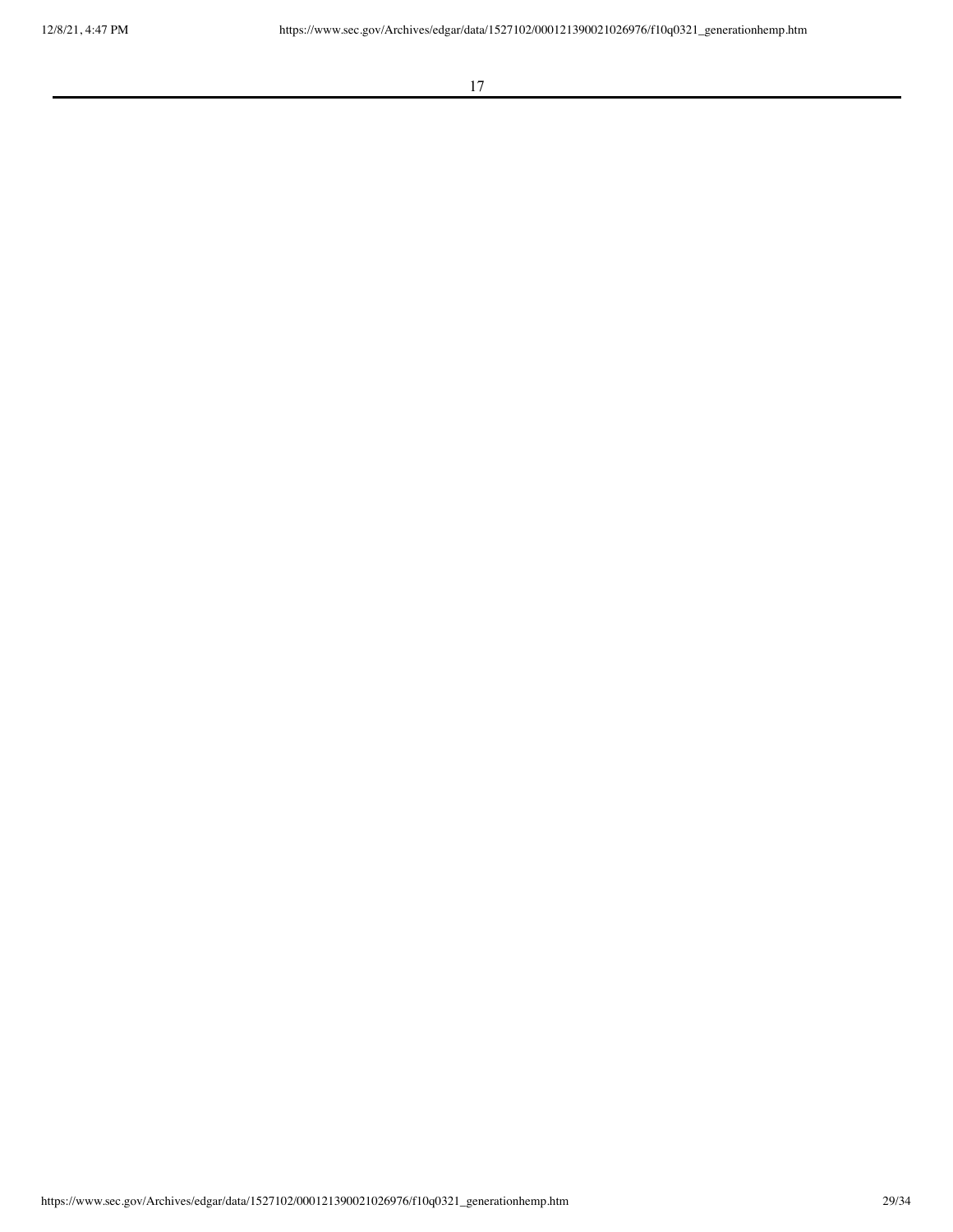Cash flow information from continuing operations for the first three months of 2021 was as follows:

- Cash used in operating activities was \$1.5 million. This included a negative impact for payment of accounts payable and accrued liabilities totaling \$191 thousand.
- Net cash used in investing activities totaled \$1.5 million including an expenditure of \$1.5 million for the cash portion of the total consideration for the Halcyon acquisition and proceeds from the sale of our investment in common stock of \$35 thousand.
- Net cash from financing activities totaled \$1.5 million. This amount included \$3.3 million of cash inflows from the issuance of common stock units and proceeds from warrant exercises. We used \$1.8 million of cash for repayment of outstanding indebtedness.

We had no cash flows from discontinued operations in the first three months of 2021.

#### *Funding Requirements*

We expect to continue to incur significant expenses and increasing operating losses for the foreseeable future. We anticipate that our expenses may increase substantially as we grow our hemp business.

We expect that we will require additional capital to fund operations, including hiring additional employees, completing acquisitions and funding capital expenditures during the next twelve-month period.

Because of the numerous risks and uncertainties associated with the development and commercialization of our business, we are unable to estimate the amounts of increased capital outlays and operating expenses. Our future capital requirements will depend on many factors, including:

- our success in identifying and making acquisitions of profitable operations;
- our ability to negotiate operating contracts with growers and others within the hemp industry on favorable terms, if at all;
- deriving revenue from our assets and operations; and
- the cost of such operations and costs of being a public company.

Until such time, if ever, as we can generate substantial revenues, we expect to finance our cash needs through a combination of equity offerings and debt financings. We do not have any committed external source of funds. To the extent that we raise additional capital through the sale of equity or convertible debt securities, the ownership interest of our shareholders will be diluted, and the terms of these securities may include liquidation or other preferences that adversely affect the rights of common shareholders. Debt financing, if available, may involve agreements that include covenants limiting or restricting our ability to take specific actions, such as incurring additional debt, making capital expenditures or declaring dividends. If we are unable to raise additional funds through equity or debt financings when needed, we may be required to delay, limit, reduce or terminate our growth plans and future commercialization efforts.

# *Indebtedness*

The Company's indebtedness at March 31, 2021 is presented in Item I, "Financial Statements – Note 5 – Notes Payable – Related Parties" and in Item I, "Financial Statements—Note 6—Other Indebtedness."

### **Off-Balance Sheet Arrangements**

<span id="page-29-0"></span>As of March 31, 2021, we had no material off-balance sheet arrangements.

#### **Item 3. Quantitative and Qualitative Disclosures about Market Risk**

Quantitative and qualitative disclosures about market risk are included in Item 7A, "Quantitative and Qualitative Disclosures about Market Risk," of our Annual Report.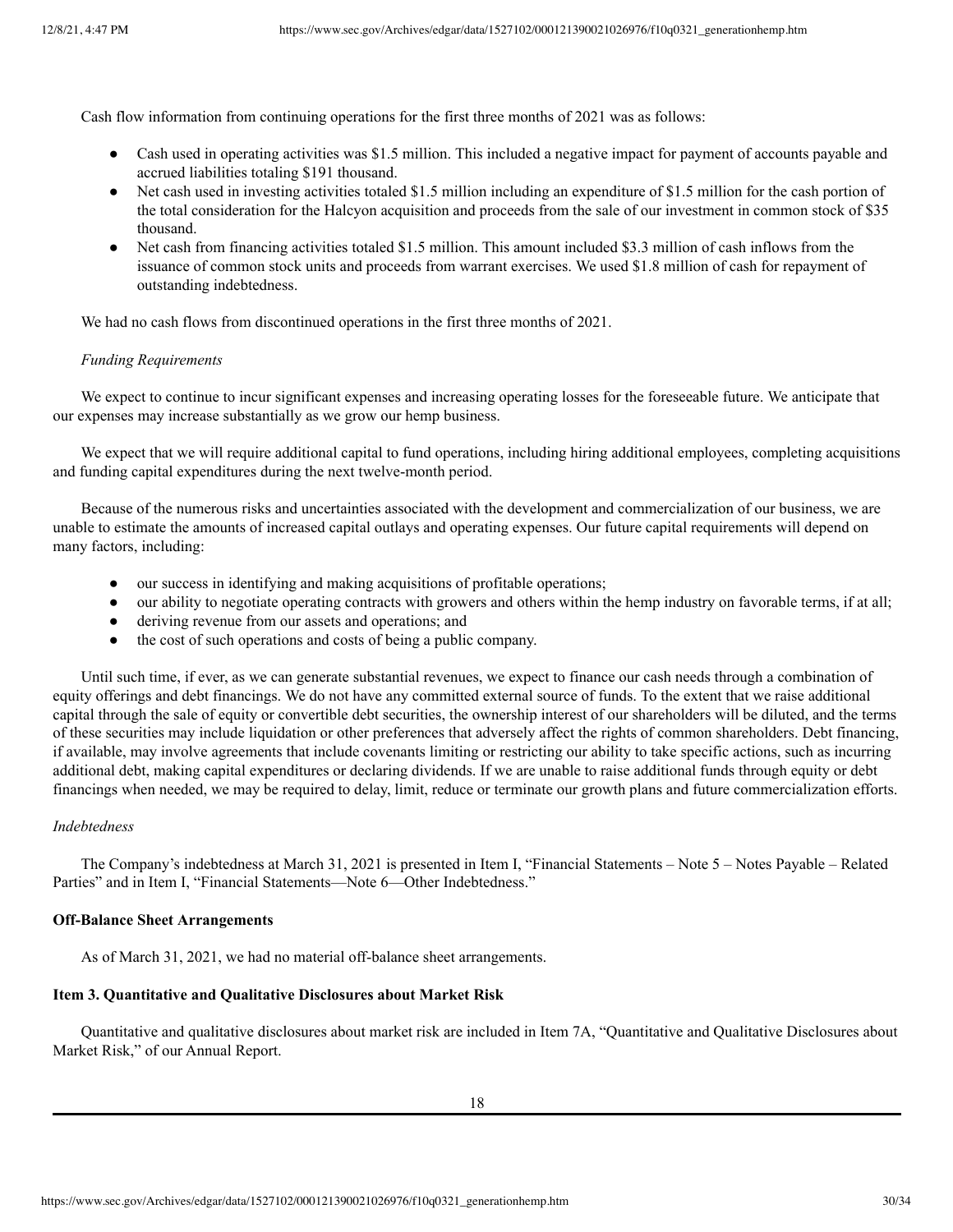## <span id="page-30-0"></span>**Item 4. Controls and Procedures**

#### *Disclosure Controls and Procedures*

As required by Rule 13a-15(b) of the Exchange Act, we have evaluated, under the supervision and with the participation of our management, including our principal executive officer and principal financial officer, the effectiveness of our disclosure controls and procedures (as defined in Rules 13a-15(e) and 15d-15(e) under the Exchange Act) as of the end of the period covered by this quarterly report. Our disclosure controls and procedures are designed to provide reasonable assurance that the information required to be disclosed by us in reports that we file under the Exchange Act is accumulated and communicated to our management, including our principal executive officer and principal financial officer, as appropriate to allow timely decisions regarding required disclosure, and is recorded, processed, summarized and reported within the time periods specified in the rules and forms of the SEC. Based upon that evaluation, our principal executive officer and principal financial officer concluded that our disclosure controls and procedures were effective as of the end of the period covered by this quarterly report, at the reasonable assurance level.

### *Changes in Internal Control over Financial Reporting*

We regularly review our system of internal control over financial reporting and make changes to our processes and systems to improve controls and increase efficiency, while ensuring that we maintain an effective internal control environment. Changes may include such activities as implementing new, more efficient systems, consolidating activities and migrating processes.

There have been no changes in our internal control over financial reporting during the quarter ended March 31, 2021 that have materially affected, or are reasonably likely to materially affect, our internal control over financial reporting.

19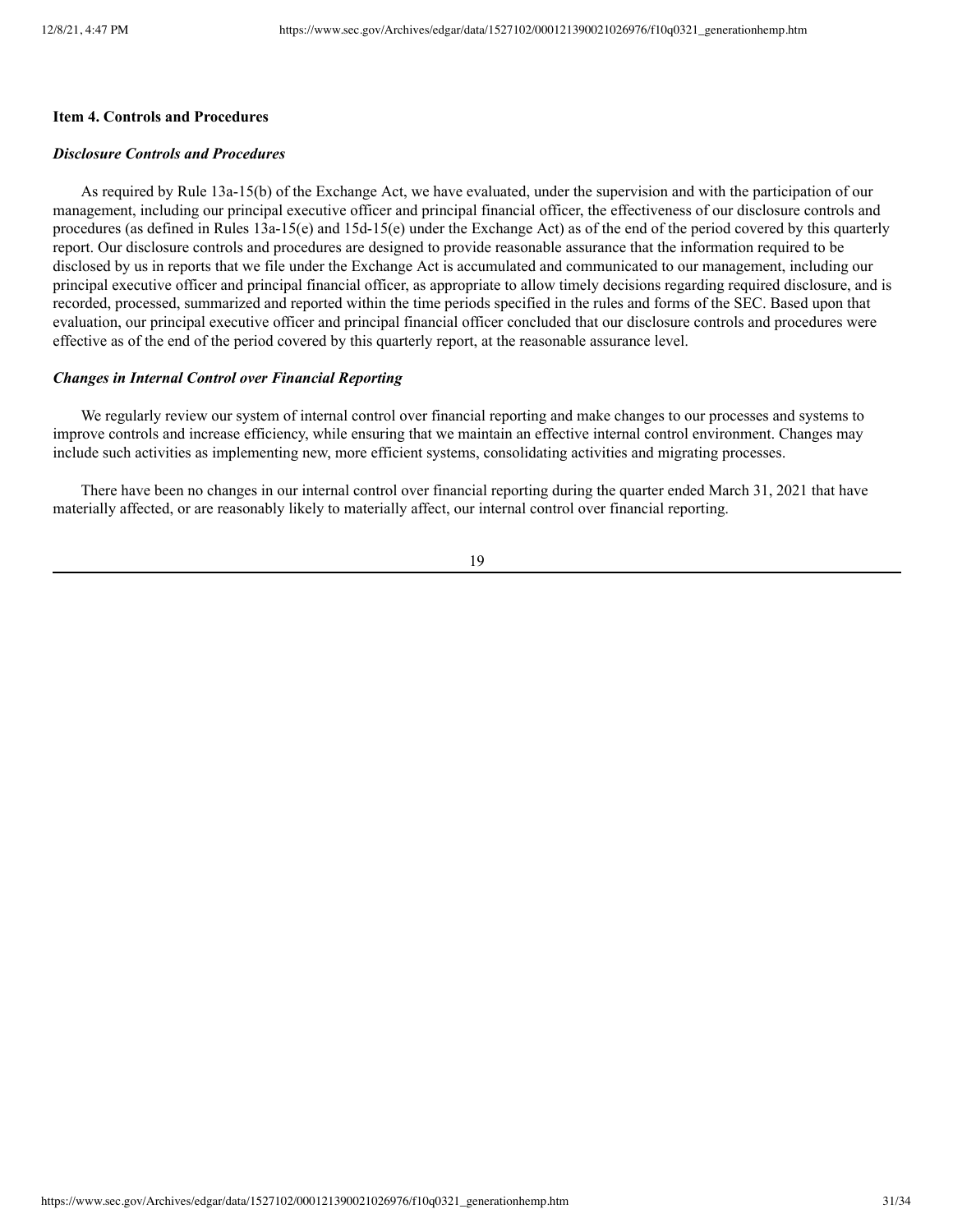## **PART II. OTHER INFORMATION**

## <span id="page-31-1"></span><span id="page-31-0"></span>**Item 1. Legal Proceedings**

Due to the nature of our business, we may become, from time to time, involved in routine litigation or subject to disputes or claims related to our business activities. While the outcome of these proceedings cannot be predicted with certainty, in the opinion of our management, there are no pending litigation, disputes or claims against us which, if decided adversely, individually or in the aggregate, will have a material adverse effect on our financial condition, cash flows or results of operations. For a description of our legal proceedings, see Item I, "Financial Statements – Note 7 – Commitments and Contingencies" in the Condensed Consolidated Financial Statements included in Part I of this Quarterly Report.

#### <span id="page-31-2"></span>**Item 1A. Risk Factors**

In addition to the other information set forth in this Quarterly Report, you should carefully consider the risk factors and other cautionary statements described under the heading "Item 1A. Risk Factors" included in our Annual Report and the risk factors and other cautionary statements contained in our other SEC filings, which could materially affect our businesses, financial condition or future results.

Additional risks and uncertainties not currently known to us or that we currently deem to be immaterial also may materially adversely affect our business, financial condition or future results. There have been no material changes in our risk factors from those described in our Annual Report.

#### <span id="page-31-3"></span>**Item 4. Mine Safety Disclosures**

No response required.

#### <span id="page-31-4"></span>**Item 5. Other Information**

No response required.

#### <span id="page-31-5"></span>**Item 6. Exhibits**

| 3.1      | Certificate of Incorporation (filed as Exhibit 3.1 to the Company's Registration Statement on Form S-1 filed on August 9,<br>2011 (file number 333-176154))                                                                                            |
|----------|--------------------------------------------------------------------------------------------------------------------------------------------------------------------------------------------------------------------------------------------------------|
|          |                                                                                                                                                                                                                                                        |
| 3.2      | Bylaws (filed as Exhibit 3.2 to the Company's Registration Statement on Form S-1 filed on August 9, 2011 (file number<br>$333 - 176154)$                                                                                                               |
|          |                                                                                                                                                                                                                                                        |
| 3.3      | Certificate of Designation of Rights, Preferences and Limitations of the Series A Convertible Voting Preferred Stock (filed<br>as Exhibit 3.1 to the Company's Current Report on Form 8-K filed on December 4, 2019 (file number 000-176154))          |
|          |                                                                                                                                                                                                                                                        |
| 3.4      | Certificate of Designation of Rights, Preferences and Limitations of the Series B Redeemable Convertible Preferred Stock<br><u>(filed as Exhibit 3.1 to the Company's Current Report on Form 8-K filed on January 6, 2021 (file number 000-55019))</u> |
|          |                                                                                                                                                                                                                                                        |
| 4.1      | 2020 Form of Generation Hemp Warrant (filed as Exhibit 4.1 to the Company's Annual Report on Form 10-K for the fiscal<br>year ended December 31, 2019 filed on December 15, 2020 (file number 333-176154))                                             |
|          |                                                                                                                                                                                                                                                        |
| 4.1      | Form of Warrant (filed as Exhibit 4.1 to the Company's Current Report on Form 8-K filed on January 6, 2021 (file number<br>$000 - 55019)$                                                                                                              |
|          |                                                                                                                                                                                                                                                        |
| 31.1     | Certification of Chief Executive Officer and Chief Financial Officer pursuant to Section 302 of the Sarbanes-Oxley Act of<br>2002                                                                                                                      |
|          |                                                                                                                                                                                                                                                        |
| $**32.1$ | Certification of Chief Executive Officer and Chief Financial Officer pursuant to 18 U.S.C. Section 1350, as adopted<br>pursuant to Section 906 of the Sarbanes-Oxley Act of 2002                                                                       |
|          |                                                                                                                                                                                                                                                        |
| 101.INS  | <b>XBRL</b> Instance Document                                                                                                                                                                                                                          |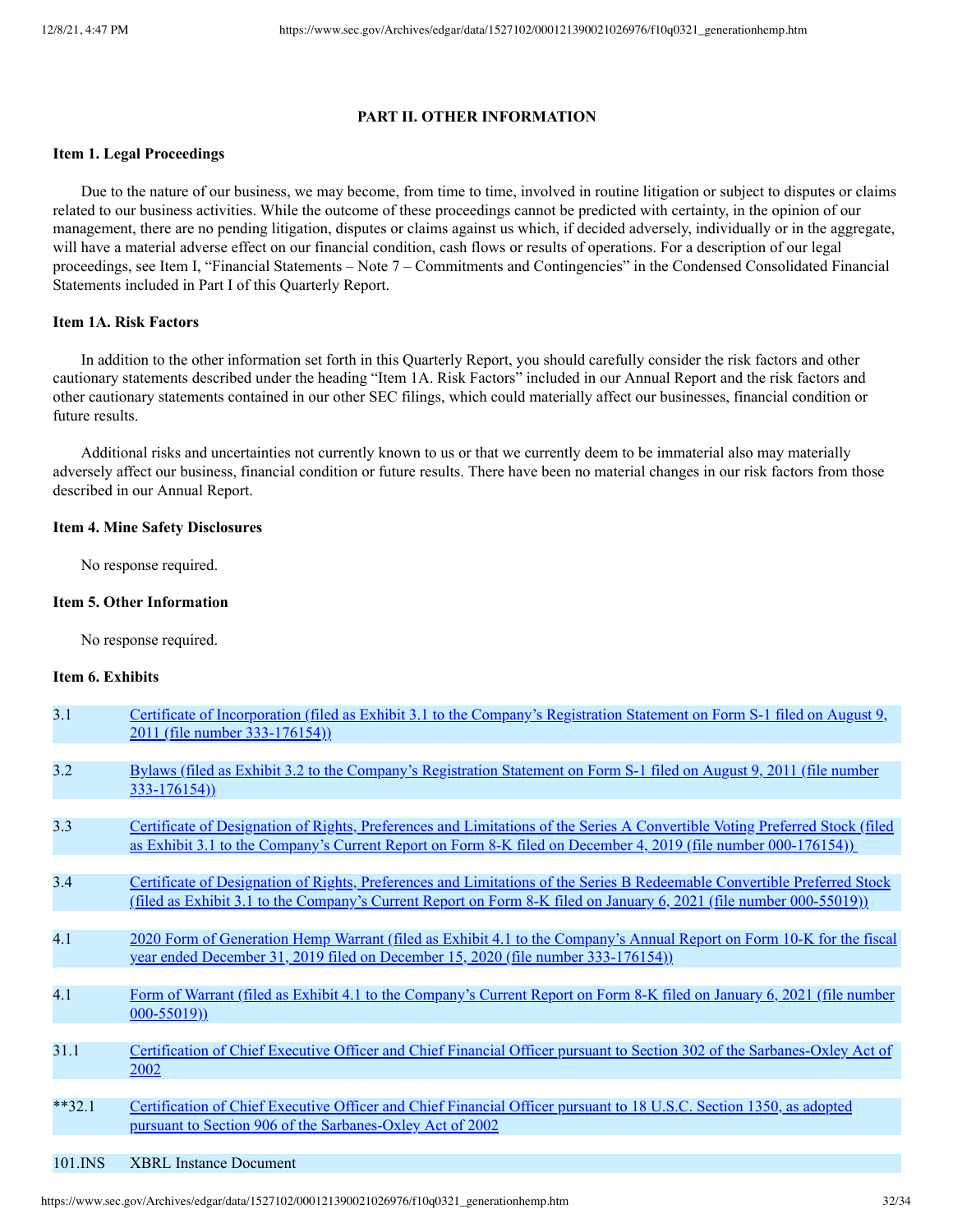| 101 SCH XBRL Schema Document                                                                                          |
|-----------------------------------------------------------------------------------------------------------------------|
| 101.CAL XBRL Calculation Linkbase Document                                                                            |
| $101 \text{ NFR}$ $37 \text{N} \text{N}$ $\text{R}$ $\text{R}$ $\text{R}$ $\text{R}$ $\text{R}$ $\text{R}$ $\text{R}$ |

101.DEF XBRL Definition Linkbase Document 101.LAB XBRL Label Linkbase Document

101.PRE XBRL Presentation Linkbase Document

<sup>\*</sup> Exhibit filed herewith.<br>\*\* Furnished herewith Pu

Furnished herewith. Pursuant to SEC Release No. 33-8212, this certification will be treated as "accompanying" this Quarterly Report on Form 10-Q and not "filed" as part of such report for purposes of Section 18 of the Exchange Act or otherwise subject to the liability under Section 18 of the Exchange Act, and this certification will not be deemed to be incorporated by reference into any filing under the Securities Act, except to the extent that the registrant specifically incorporates it by reference.